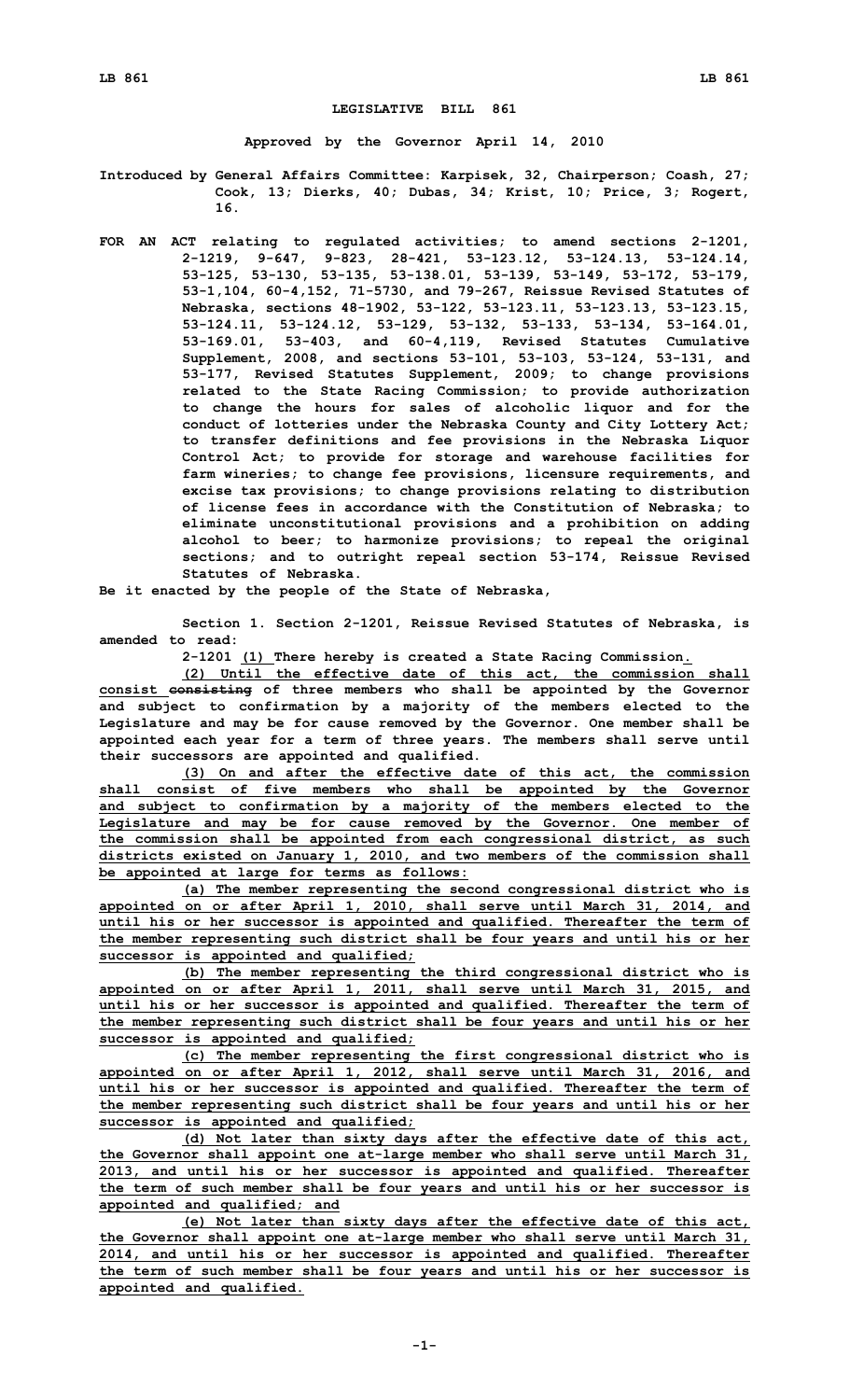**(4) Not more than two three members of the commission shall belong to the same political party. No more than ; no two of the members shall reside, when appointed, in the same congressional district. No more than ; and no two of the members shall reside in any one county. Any vacancy shall be filled by appointment by the Governor for the unexpired term. The members shall serve without compensation, but shall be reimbursed for their actual expenses incurred in the performance of their duties as provided in sections 81-1174 to 81-1177. for state employees. The members of the commission shall be bonded or insured as required by section 11-201.**

**Sec. 2. Section 2-1219, Reissue Revised Statutes of Nebraska, is amended to read:**

**2-1219 (1) When any matter comes before the State Racing Commission that may cause financial benefit or detriment to <sup>a</sup> member of the commission, <sup>a</sup> member of his or her immediate family, or <sup>a</sup> business with which the member is associated, which is distinguishable from the effects of such matter on the public generally or <sup>a</sup> broad segment of the public, such member shall take the following actions as soon as he or she is aware of such potential conflict or should reasonably be aware of such potential conflict, whichever is sooner:**

**(a) Prepare <sup>a</sup> written statement describing the matter requiring action or decision and the nature of the potential conflict;**

**(b) Deliver <sup>a</sup> copy of the statement to the secretary of the commission; and**

**(c) Recuse himself or herself from taking any action or making any decision relating to such matter in the discharge of his or her official duties as a member of the commission.**

**(1) (2) No horse in which any member employee of the State Racing Commission or its employees has any interest shall be raced at any meet under the jurisdiction of the commission.**

**(2) No member (3) No employee of the State Racing Commission or its employees shall have <sup>a</sup> pecuniary interest or engage in any private employment in <sup>a</sup> profession or business which is regulated by or interferes or conflicts with the performance or proper discharge of the duties of the commission.**

**(3) No member (4) No employee of the State Racing Commission or its employees shall wager or cause <sup>a</sup> wager to be placed on the outcome of any race at <sup>a</sup> race meeting which is under the jurisdiction and supervision of the commission.**

**(4) No member (5) No employee of the State Racing Commission or its employees shall have <sup>a</sup> pecuniary interest or engage in any private employment in <sup>a</sup> business which does business with any racing association licensed by the commission or in any business issued <sup>a</sup> concession operator license by the commission.**

**(5) (6) Any commission member or employee violating this section shall forfeit his or her office. employment.**

**(6) (7) The commission shall include in its rules and regulations prohibitions against actual or potential specific conflicts of interest on the part of racing officials and other individuals licensed by the commission.**

**Sec. 3. Section 9-647, Reissue Revised Statutes of Nebraska, is amended to read:**

**9-647 No lottery shall be conducted between the hours of 1 a.m. and 6 a.m., except that if alcoholic liquor is allowed to be sold later than 1 a.m. pursuant to <sup>a</sup> vote under subdivision (1)(b) of section 53-179, no lottery shall be conducted between the hour established pursuant to such vote and 6 a.m. within the area affected by the vote.**

**Sec. 4. Section 9-823, Reissue Revised Statutes of Nebraska, is amended to read:**

**9-823 The Tax Commissioner shall adopt and promulgate rules and regulations necessary to carry out the State Lottery Act. The rules and regulations shall include provisions relating to the following:**

**(1) The lottery games to be conducted subject to the following conditions:**

**(a) No lottery game shall use the theme of dog racing or horseracing;**

**(b) In any lottery game utilizing tickets, each ticket in such game shall bear <sup>a</sup> unique number distinguishing it from every other ticket in such lottery game;**

**(c) No name of an elected official shall appear on the tickets of any lottery game; and**

**(d) In any instant-win game, the overall estimated odds of winning some prize shall be printed on each ticket and shall also be available at the office of the division at the time such lottery game is offered for sale to the public;**

**(2) The retail sales price for lottery tickets;**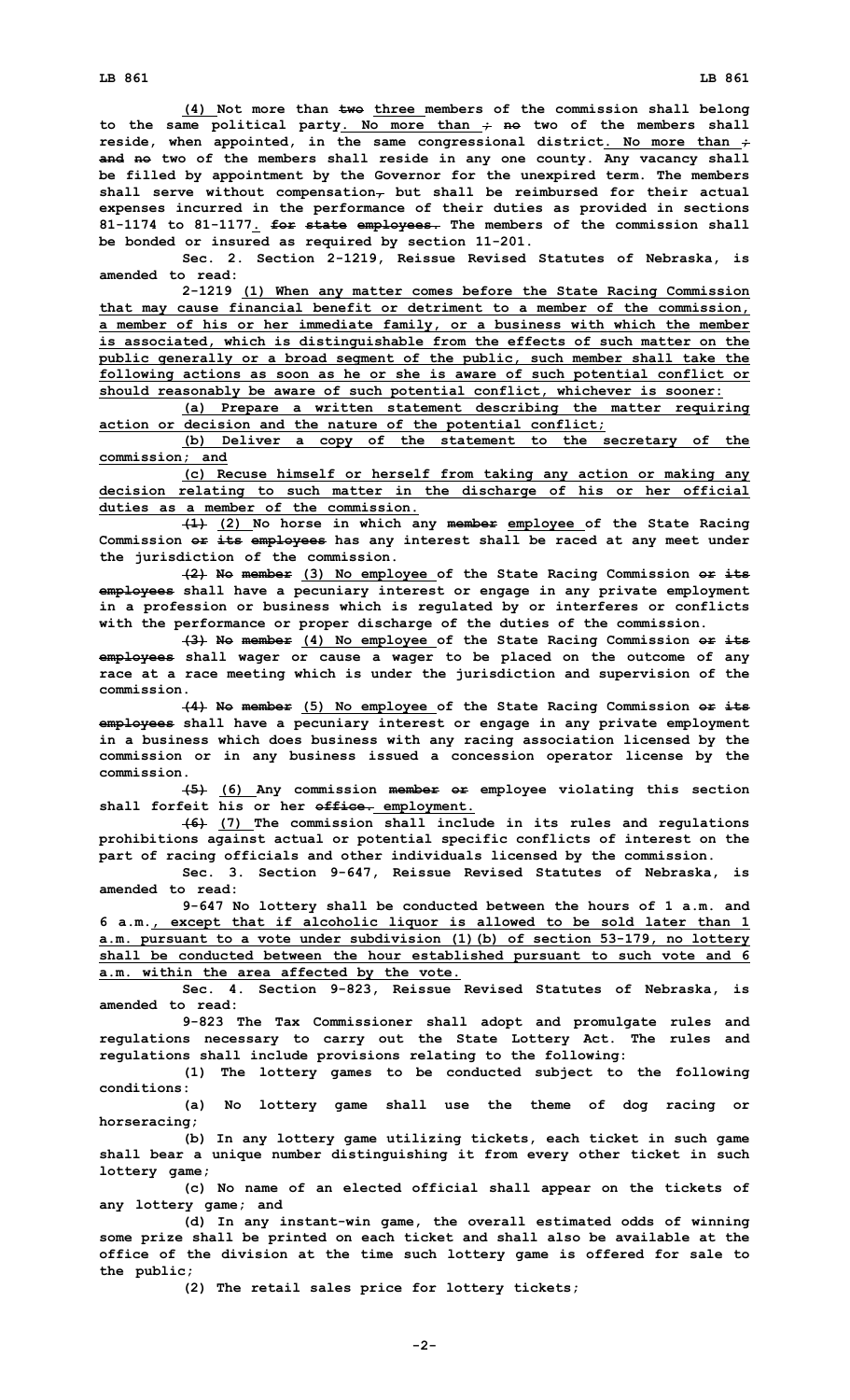**(4) The method for determining winners, the frequency of drawings, if any, or other selection of winning tickets subject to the following conditions:**

**(a) No lottery game shall be based on the results of <sup>a</sup> dog race, horserace, or other sports event;**

**(b) If the lottery game utilizes the drawing of winning numbers, <sup>a</sup> drawing among entries, or <sup>a</sup> drawing among finalists (i) the drawings shall be witnessed by an independent certified public accountant, (ii) any equipment used in the drawings shall be inspected by the independent certified public accountant and an employee of the division or designated agent both before and after the drawing, and (iii) the drawing shall be recorded on videotape with an audio track; and**

**(c) Drawings in an instant-win game, other than grand prize drawings or other runoff drawings, shall not be held more often than weekly. Drawings or selections in an on-line game shall not be held more often than daily;**

**(5) The validation and manner of payment of prizes to the holders of winning tickets subject to the following conditions:**

**(a) The prize shall be given to the person who presents <sup>a</sup> winning ticket, except that for awards in excess of five hundred dollars, the winner shall also provide his or her social security number or tax identification number;**

**(b) <sup>A</sup> prize may be given to only one person per winning ticket, except that <sup>a</sup> prize shall be divided between the holders of winning tickets if there is more than one winning ticket per prize;**

**(c) For the convenience of the public, the director may authorize lottery game retailers to pay winners of up to five hundred dollars after performing validation procedures on their premises appropriate to the lottery game involved;**

**(d) No prize shall be paid to any person under nineteen years of age, and any prize resulting from <sup>a</sup> lottery ticket held by <sup>a</sup> person under nineteen years of age shall be awarded to the parent or guardian or custodian of the person under the Nebraska Uniform Transfers to Minors Act;**

**(e) No prize shall be paid for tickets that are stolen, counterfeit, altered, fraudulent, unissued, produced or issued in error, unreadable, not received or not recorded by the division by acceptable deadlines, lacking in captions that confirm and agree with the lottery play symbols as appropriate to the lottery game involved, or not in compliance with additional specific rules and regulations and public or confidential validation and security tests appropriate to the particular lottery game involved;**

**(f) No particular prize in any lottery game shall be paid more than once. In the event of <sup>a</sup> binding determination by the director that more than one claimant is entitled to <sup>a</sup> particular prize, the sole right of such claimants shall be the award to each of them of an equal share in the prize; and**

**(g) After the expiration of the claim period for prizes for each lottery game, the director shall make available <sup>a</sup> detailed tabulation of the total number of tickets actually sold in the lottery game and the total number of prizes of each prize denomination that were actually claimed and paid;**

**(6) Requirements for eligibility for participation in grand prize drawings or other runoff drawings, including requirements for submission of evidence of eligibility;**

**(7) The locations at which tickets may be sold except that no ticket may be sold at <sup>a</sup> retail liquor establishment holding <sup>a</sup> license for the sale of alcoholic liquor at retail for consumption on the licensed premises unless the establishment holds <sup>a</sup> Class C liquor license with <sup>a</sup> sampling designation as provided in subdivision (5) subsection (6) of section 53-124;**

**(8) The method to be used in selling tickets;**

**(9) The contracting with persons as lottery game retailers to sell tickets and the manner and amount of compensation to be paid to such retailers;**

**(10) The form and type of marketing of informational and educational material;**

**(11) Any arrangements or methods to be used in providing proper security in the storage and distribution of tickets or lottery games; and**

**(12) All other matters necessary or desirable for the efficient and economical operation and administration of lottery games and for the convenience of the purchasers of tickets and the holders of winning tickets.**

**Sec. 5. Section 28-421, Reissue Revised Statutes of Nebraska, is amended to read:**

**28-421 The provisions of sections 28-419 to 28-424 shall not apply**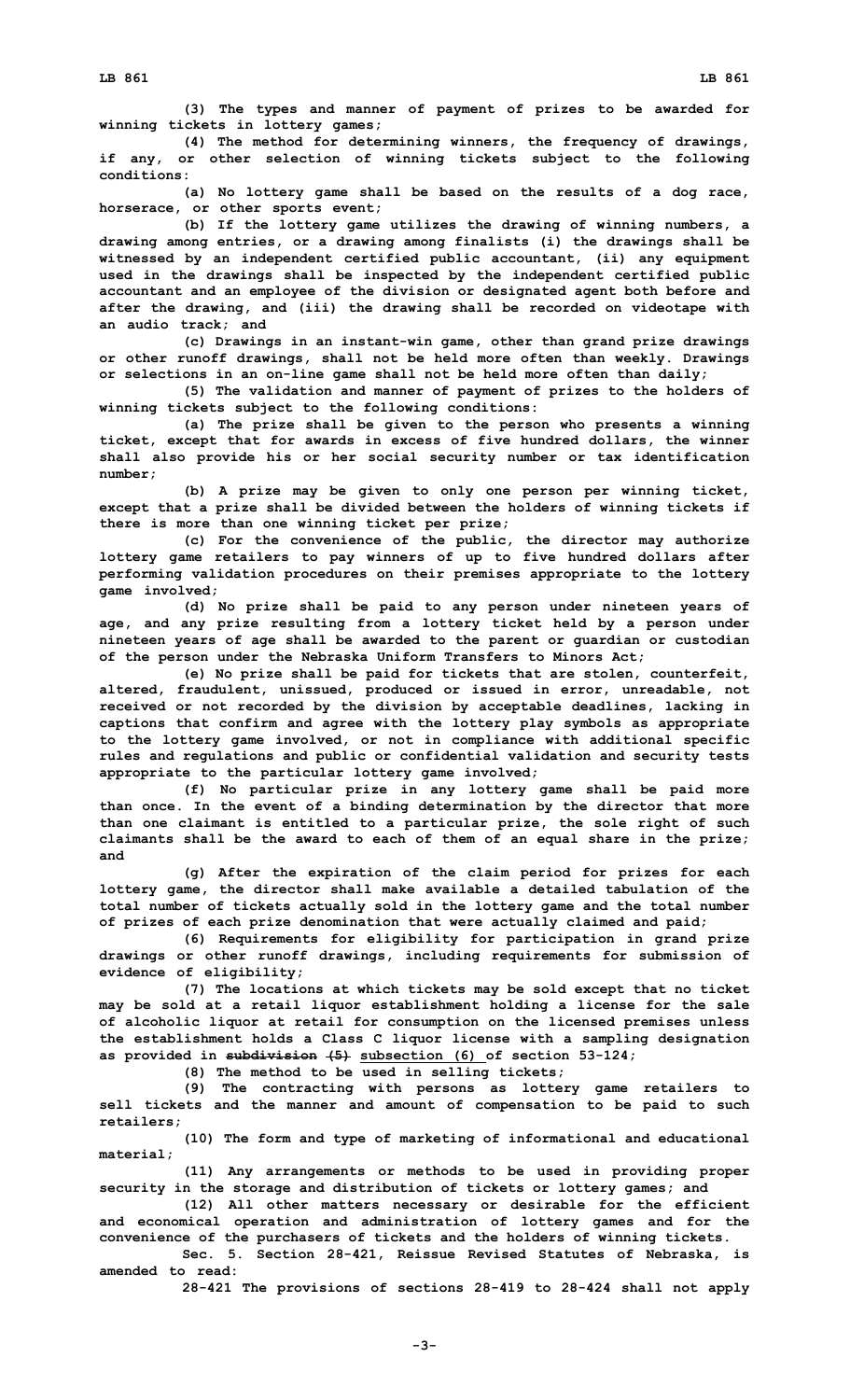**to the use or sale of such substances, as defined in sections 28-419 and 28-420, when such use or sale is administered or prescribed for medical or dental purposes, nor shall the provisions of sections 28-419 to 28-424 apply to the use or sale of alcoholic liquors as defined by section 53-103. 10 of this act.**

**Sec. 6. Section 48-1902, Revised Statutes Cumulative Supplement, 2008, is amended to read:**

**48-1902 For purposes of sections 48-1901 to 48-1910, unless the context otherwise requires:**

**(1) Alcohol shall mean means any product of distillation of any fermented liquid, whether rectified or diluted, whatever may be the origin thereof, synthetic ethyl alcohol, the four varieties of liquor, defined in subdivisions (1) through (4) of section 53-103, alcohol, spirits, wine, and beer, as defined in sections 9, 11, 46, and 50 of this act, every liquid or solid, patented or not, containing alcohol, spirits, wine, or beer, and alcohol used in the manufacture of denatured alcohol, flavoring extracts, syrups, or medicinal, mechanical, scientific, culinary, and toilet preparations;**

**(2) Breath-testing device shall mean means intoxilyzer model 4011AS or other scientific testing equivalent as approved by and operated in accordance with the department rules and regulations;**

**(3) Breath-testing-device operator shall mean means <sup>a</sup> person who has obtained or been issued <sup>a</sup> permit pursuant to the department rules and regulations;**

**(4) Department shall mean means the Department of Health and Human Services;**

**(5) Department rules and regulations shall mean means the techniques and methods authorized pursuant to section 60-6,201;**

**(6) Drug shall mean means any substance, chemical, or compound as described, defined, or delineated in sections 28-405 and 28-419 or any metabolite or conjugated form thereof, except that any substance, chemical, or compound containing any product as defined in subdivision (1) of this section may also be defined as alcohol;**

**(7) Employee shall mean means any person who receives any remuneration, commission, bonus, or other form of wages in return for such person's actions which directly or indirectly benefit an employer; and**

**(8) Employer shall mean means the State of Nebraska and its political subdivisions, all other governmental entities, or any individual, association, corporation, or other organization doing business in the State of Nebraska unless it, he, or she employs <sup>a</sup> total of less than six full-time and part-time employees at any one time.**

**Sec. 7. Section 53-101, Revised Statutes Supplement, 2009, is amended to read:**

**53-101 Sections 53-101 to 53-1,122 and sections 9 to 50 and 57 of this act shall be known and may be cited as the Nebraska Liquor Control Act.**

**Sec. 8. Section 53-103, Revised Statutes Supplement, 2009, is amended to read:**

**53-103 For purposes of the Nebraska Liquor Control Act, the definitions found in sections 9 to 50 of this act apply.unless the context otherwise requires:**

**(1) Alcohol means the product of distillation of any fermented liquid, whether rectified or diluted, whatever the origin thereof, and includes synthetic ethyl alcohol and alcohol processed or sold in <sup>a</sup> gaseous form. Alcohol does not include denatured alcohol or wood alcohol;**

**(2) Spirits means any beverage which contains alcohol obtained by distillation, mixed with water or other substance in solution, and includes brandy, rum, whiskey, gin, or other spirituous liquors and such liquors when rectified, blended, or otherwise mixed with alcohol or other substances;**

**(3) Wine means any alcoholic beverage obtained by the fermentation of the natural contents of fruits or vegetables, containing sugar, including such beverages when fortified by the addition of alcohol or spirits;**

**(4) Beer means <sup>a</sup> beverage obtained by alcoholic fermentation of an infusion or concoction of barley or other grain, malt, and hops in water and includes, but is not limited to, beer, ale, stout, lager beer, porter, and near beer;**

**(5) Alcoholic liquor includes alcohol, spirits, wine, beer, and any liquid or solid, patented or not, containing alcohol, spirits, wine, or beer and capable of being consumed as <sup>a</sup> beverage by <sup>a</sup> human being. Alcoholic liquor also includes confections or candy with alcohol content of more than one-half of one percent alcohol. The act does not apply to (a) alcohol used in the manufacture of denatured alcohol produced in accordance with acts of Congress and regulations adopted and promulgated pursuant to such acts, (b)**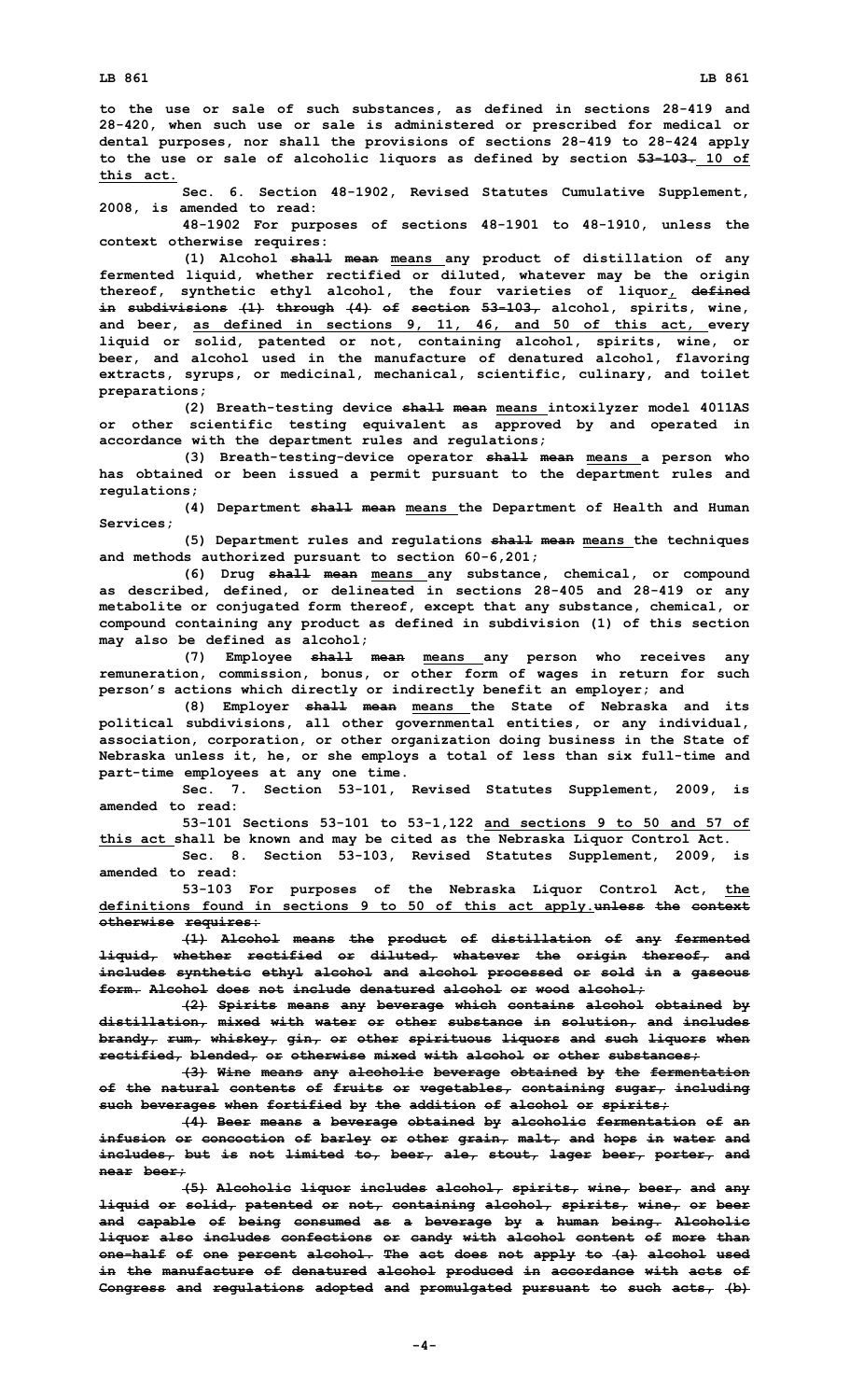**flavoring extracts, syrups, medicinal, mechanical, scientific, culinary, or toilet preparations, or food products unfit for beverage purposes, but the act applies to alcoholic liquor used in the manufacture, preparation, or compounding of such products or confections or candy that contains more than one-half of one percent alcohol, or (c) wine intended for use and used by any church or religious organization for sacramental purposes;**

**(6) Near beer means beer containing less than one-half of one percent of alcohol by volume;**

**(7) Original package means any bottle, flask, jug, can, cask, barrel, keg, hogshead, or other receptacle or container used, corked or capped, sealed, and labeled by the manufacturer of alcoholic liquor to contain and to convey any alcoholic liquor;**

**(8) Manufacturer means every brewer, fermenter, distiller, rectifier, winemaker, blender, processor, bottler, or person who fills or refills an original package and others engaged in brewing, fermenting, distilling, rectifying, or bottling alcoholic liquor, including <sup>a</sup> wholly owned affiliate or duly authorized agent for <sup>a</sup> manufacturer;**

**(9) Nonbeverage user means every manufacturer of any of the products set forth and described in subsection (4) of section 53-160, when such product contains alcoholic liquor, and all laboratories, hospitals, and sanatoria using alcoholic liquor for nonbeverage purposes;**

**(10) Manufacture means to distill, rectify, ferment, brew, make, mix, concoct, process, blend, bottle, or fill an original package with any alcoholic liquor and includes blending but does not include the mixing or other preparation of drinks for serving by those persons authorized and permitted in the act to serve drinks for consumption on the premises where sold;**

**(11) Wholesaler means <sup>a</sup> person importing or causing to be imported into the state or purchasing or causing to be purchased within the state alcoholic liquor for sale or resale to retailers licensed under the act, whether the business of the wholesaler is conducted under the terms of <sup>a</sup> franchise or any other form of an agreement with <sup>a</sup> manufacturer or manufacturers, or who has caused alcoholic liquor to be imported into the state or purchased in the state from <sup>a</sup> manufacturer or manufacturers and was licensed to conduct such <sup>a</sup> business by the commission on May 1, 1970, or has been so licensed since that date. Wholesaler does not include any retailer licensed to sell alcoholic liquor for consumption off the premises who sells alcoholic liquor other than beer or wine to another retailer pursuant to section 53-175, except that any such retailer shall obtain the required federal wholesaler's basic permit and federal wholesale liquor dealer's special tax stamp. Wholesaler includes <sup>a</sup> distributor, distributorship, and jobber;**

**(12) Person means any natural person, trustee, corporation, partnership, or limited liability company;**

**(13) Retailer means <sup>a</sup> person who sells or offers for sale alcoholic liquor for use or consumption and not for resale in any form except as provided in section 53-175;**

**(14) Sell at retail and sale at retail means sale for use or consumption and not for resale in any form except as provided in section 53-175;**

**(15) Commission means the Nebraska Liquor Control Commission;**

**(16) Sale means any transfer, exchange, or barter in any manner or by any means for <sup>a</sup> consideration and includes any sale made by any person, whether principal, proprietor, agent, servant, or employee;**

**(17) To sell means to solicit or receive an order for, to keep or expose for sale, or to keep with intent to sell;**

**(18) Restaurant means any public place (a) which is kept, used, maintained, advertised, and held out to the public as <sup>a</sup> place where meals are served and where meals are actually and regularly served, (b) which has no sleeping accommodations, and (c) which has adequate and sanitary kitchen and dining room equipment and capacity and <sup>a</sup> sufficient number and kind of employees to prepare, cook, and serve suitable food for its guests;**

**(19) Club means <sup>a</sup> corporation (a) which is organized under the laws of this state, not for pecuniary profit, solely for the promotion of some common object other than the sale or consumption of alcoholic liquor, (b) which is kept, used, and maintained by its members through the payment of annual dues, (c) which owns, hires, or leases <sup>a</sup> building or space in <sup>a</sup> building suitable and adequate for the reasonable and comfortable use and accommodation of its members and their guests, and (d) which has suitable and adequate kitchen and dining room space and equipment and <sup>a</sup> sufficient number of servants and employees for cooking, preparing, and serving food and meals for its members and their guests. The affairs and management of such club**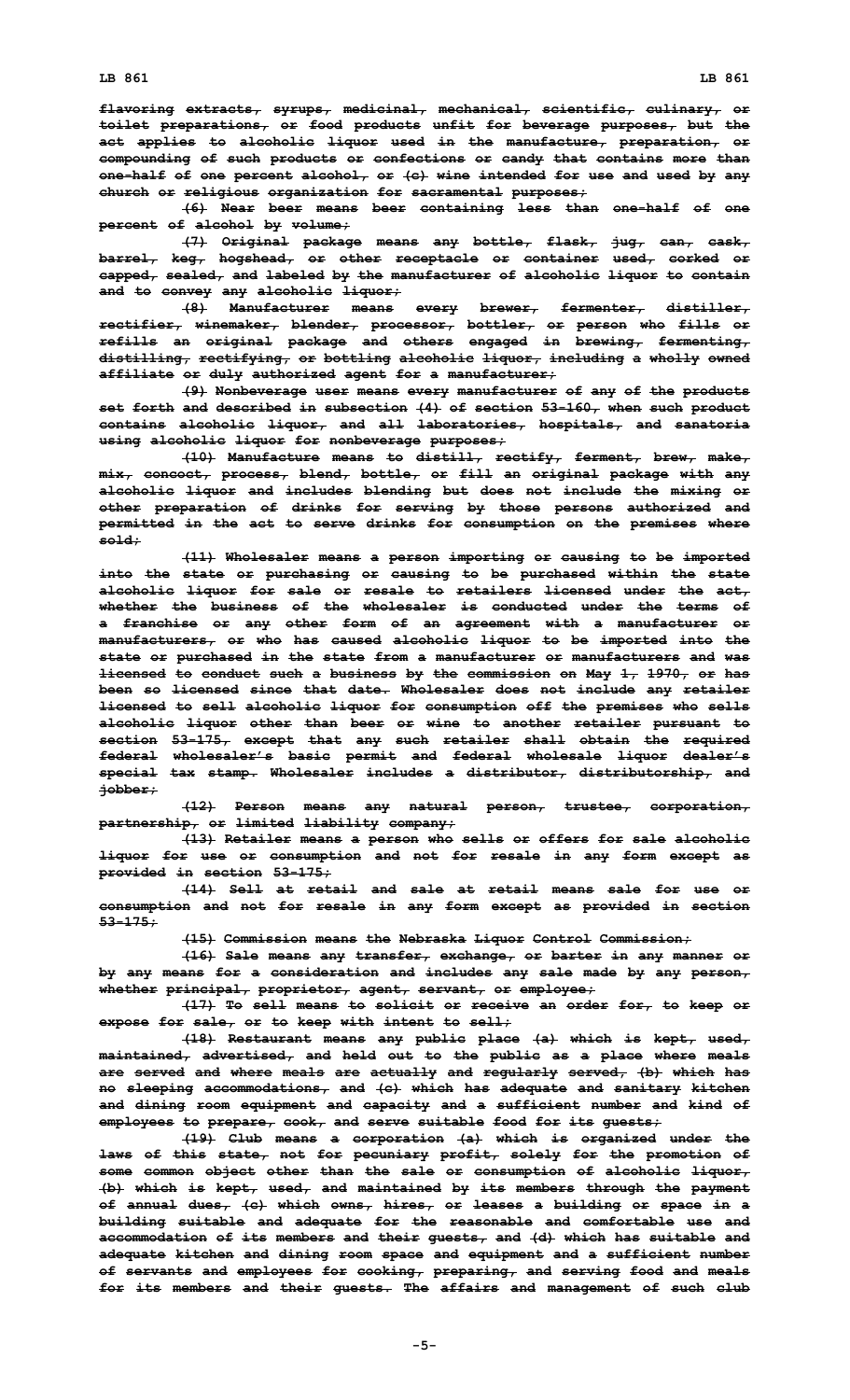**shall be conducted by <sup>a</sup> board of directors, executive committee, or similar body chosen by the members at their annual meeting, and no member, officer, agent, or employee of the club shall be paid or shall directly or indirectly receive, in the form of salary or other compensation, any profits from the distribution or sale of alcoholic liquor to the club or the members of the club or its guests introduced by members other than any salary fixed and voted at any annual meeting by the members or by the governing body of the club out of the general revenue of the club;**

**(20) Hotel means any building or other structure (a) which is kept, used, maintained, advertised, and held out to the public to be <sup>a</sup> place where food is actually served and consumed and sleeping accommodations are offered for adequate pay to travelers and guests, whether transient, permanent, or residential, (b) in which twenty-five or more rooms are used for the sleeping accommodations of such guests, and (c) which has one or more public dining rooms where meals are served to such guests, such sleeping accommodations and dining rooms being conducted in the same buildings in connection therewith and such building or buildings or structure or structures being provided with adequate and sanitary kitchen and dining room equipment and capacity;**

**(21) Nonprofit corporation means any corporation organized under the laws of this state, not for profit, which has been exempted from the payment of federal income taxes;**

**(22) Minor means any person, male or female, under twenty-one years of age, regardless of marital status;**

**(23) Brand means alcoholic liquor identified as the product of <sup>a</sup> specific manufacturer;**

**(24) Franchise or agreement, with reference to the relationship between <sup>a</sup> manufacturer and wholesaler, includes one or more of the following: (a) <sup>A</sup> commercial relationship of <sup>a</sup> definite duration or continuing indefinite duration which is not required to be in writing; (b) <sup>a</sup> relationship by which the wholesaler is granted the right to offer and sell the manufacturer's brands by the manufacturer; (c) <sup>a</sup> relationship by which the franchise, as an independent business, constitutes <sup>a</sup> component of the manufacturer's distribution system; (d) <sup>a</sup> relationship by which the operation of the wholesaler's business is substantially associated with the manufacturer's brand, advertising, or other commercial symbol designating the manufacturer; and (e) <sup>a</sup> relationship by which the operation of the wholesaler's business is substantially reliant on the manufacturer for the continued supply of beer;**

**(25) Territory or sales territory means the wholesaler's area of sales responsibility for the brand or brands of the manufacturer;**

**(26) Suspend means to cause <sup>a</sup> temporary interruption of all rights and privileges of <sup>a</sup> license;**

**(27) Cancel means to discontinue all rights and privileges of <sup>a</sup> license;**

**(28) Revoke means to permanently void and recall all rights and privileges of <sup>a</sup> license;**

**(29) Generic label means <sup>a</sup> label which is not protected by <sup>a</sup> registered trademark, either in whole or in part, or to which no person has acquired <sup>a</sup> right pursuant to state or federal statutory or common law;**

**(30) Private label means <sup>a</sup> label which the purchasing wholesaler or retailer has protected, in whole or in part, by <sup>a</sup> trademark registration or which the purchasing wholesaler or retailer has otherwise protected pursuant to state or federal statutory or common law;**

**(31) Farm winery means any enterprise which produces and sells wines produced from grapes, other fruit, or other suitable agricultural products of which at least seventy-five percent of the finished product is grown in this state or which meets the requirements of section 53-123.13;**

**(32) Campus, as it pertains to the southern boundary of the main campus of the University of Nebraska-Lincoln, means the south right-of-way line of R Street and abandoned R Street from 10th to 17th streets and, as it pertains to the western boundary of the main campus of the University of Nebraska-Lincoln, means the east right-of-way line of 10th Street from <sup>R</sup> Street to Holdrege Street (Salt Creek Roadway);**

**(33) Brewpub means any restaurant or hotel which produces on its premises <sup>a</sup> maximum of ten thousand barrels of beer per year;**

**(34) Manager means <sup>a</sup> person appointed by <sup>a</sup> corporation to oversee the daily operation of the business licensed in Nebraska. A manager shall meet all the requirements of the act as though he or she were the applicant, except for residency and citizenship;**

**(35) Shipping license means <sup>a</sup> license granted pursuant to section 53-123.15;**

**(36) Sampling means consumption on the premises of <sup>a</sup> retail licensee of not more than five samples of one fluid ounce or less of alcoholic liquor**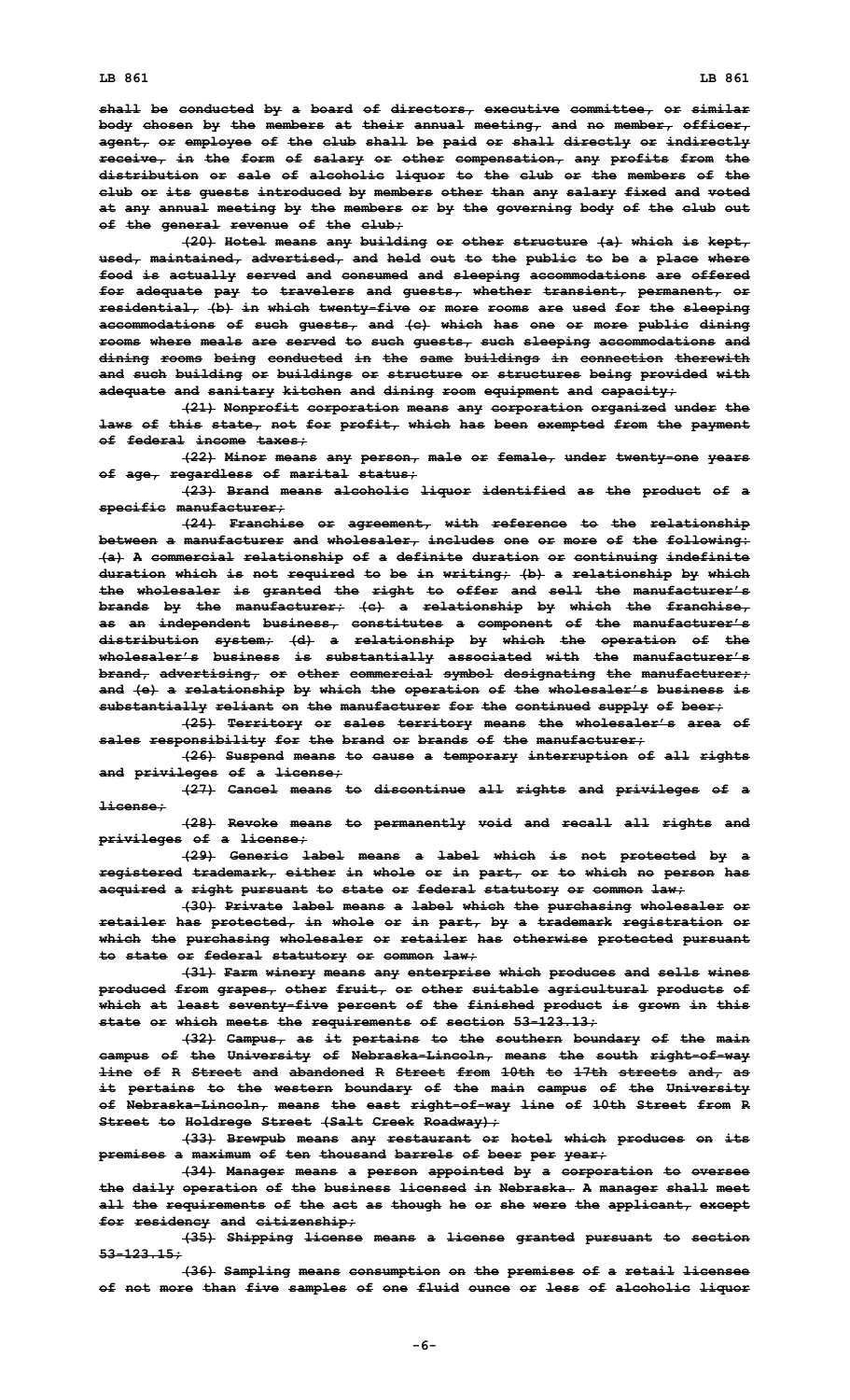**by the same person in <sup>a</sup> twenty-four-hour period;**

**(37) Microbrewery means any small brewery producing <sup>a</sup> maximum of ten thousand barrels of beer per year;**

**(38) Craft brewery means <sup>a</sup> brewpub or <sup>a</sup> microbrewery;**

**(39) Local governing body means (a) the city council or village board of trustees of <sup>a</sup> city or village within which the licensed premises are located or (b) if the licensed premises are not within the corporate limits of <sup>a</sup> city or village, the county board of the county within which the licensed premises are located;**

**(40) Consume means knowingly and intentionally drinking or otherwise ingesting alcoholic liquor;**

**(41) Microdistillery means <sup>a</sup> distillery located in Nebraska that is licensed to distill liquor on the premises of the distillery licensee and produces ten thousand or fewer gallons of liquor annually; and**

**(42) Cigar bar means an establishment operated by <sup>a</sup> holder of <sup>a</sup> Class C liquor license which:**

**(a) Does not sell food;**

**(b) In addition to selling alcohol, annually receives ten percent or more of its gross revenue from the sale of cigars and other tobacco products and tobacco-related products, except from the sale of cigarettes as defined in section 69-2702. <sup>A</sup> cigar bar shall not discount alcohol if sold in combination with cigars or other tobacco products and tobacco-related products;**

**(c) Has <sup>a</sup> walk-in humidor on the premises; and**

**(d) Does not permit the smoking of cigarettes.**

**Sec. 9. Alcohol means the product of distillation of any fermented liquid, whether rectified or diluted, whatever the origin thereof, and includes synthetic ethyl alcohol and alcohol processed or sold in <sup>a</sup> gaseous form. Alcohol does not include denatured alcohol or wood alcohol.**

**Sec. 10. (1) Alcoholic liquor includes alcohol, spirits, wine, beer, and any liquid or solid, patented or not, containing alcohol, spirits, wine, or beer and capable of being consumed as <sup>a</sup> beverage by <sup>a</sup> human being. Alcoholic liquor also includes confections or candy that contains more than one-half of one percent alcohol.**

**(2) The Nebraska Liquor Control Act does not apply to (a) alcohol used in the manufacture of denatured alcohol produced in accordance with acts of Congress and regulations adopted and promulgated pursuant to such acts, (b) flavoring extracts, syrups, medicinal, mechanical, scientific, culinary, or toilet preparations, or food products unfit for beverage purposes, but the act applies to alcoholic liquor used in the manufacture, preparation, or compounding of such products or confections or candy that contains more than one-half of one percent alcohol, or (c) wine intended for use and used by any church or religious organization for sacramental purposes.**

**Sec. 11. Beer means <sup>a</sup> beverage obtained by alcoholic fermentation of an infusion or concoction of barley or other grain, malt, and hops in water and includes, but is not limited to, beer, ale, stout, lager beer, porter, and near beer.**

**Sec. 12. Brand means alcoholic liquor identified as the product of <sup>a</sup> specific manufacturer.**

**Sec. 13. Brewpub means any restaurant or hotel which produces on its premises <sup>a</sup> maximum of ten thousand barrels of beer per year.**

**Sec. 14. Campus, as it pertains to the southern boundary of the main campus of the University of Nebraska-Lincoln, means the south right-of-way line of R Street and abandoned R Street from 10th to 17th streets and, as it pertains to the western boundary of the main campus of the University of Nebraska-Lincoln, means the east right-of-way line of 10th Street from <sup>R</sup> Street to Holdrege Street (Salt Creek Roadway).**

**Sec. 15. Cancel means to discontinue all rights and privileges of <sup>a</sup> license.**

**Sec. 16. Cigar bar means an establishment operated by <sup>a</sup> holder of <sup>a</sup> Class C liquor license which:**

**(1) Does not sell food;**

**(2) In addition to selling alcohol, annually receives ten percent or more of its gross revenue from the sale of cigars and other tobacco products and tobacco-related products, except from the sale of cigarettes as defined in section 69-2702. <sup>A</sup> cigar bar shall not discount alcohol if sold in combination with cigars or other tobacco products and tobacco-related products;**

**(3) Has <sup>a</sup> walk-in humidor on the premises; and**

**(4) Does not permit the smoking of cigarettes.**

**Sec. 17. (1) Club means <sup>a</sup> corporation (a) which is organized under the laws of this state, not for pecuniary profit, solely for the promotion of some common object other than the sale or consumption of alcoholic liquor, (b) which is kept, used, and maintained by its members through the payment**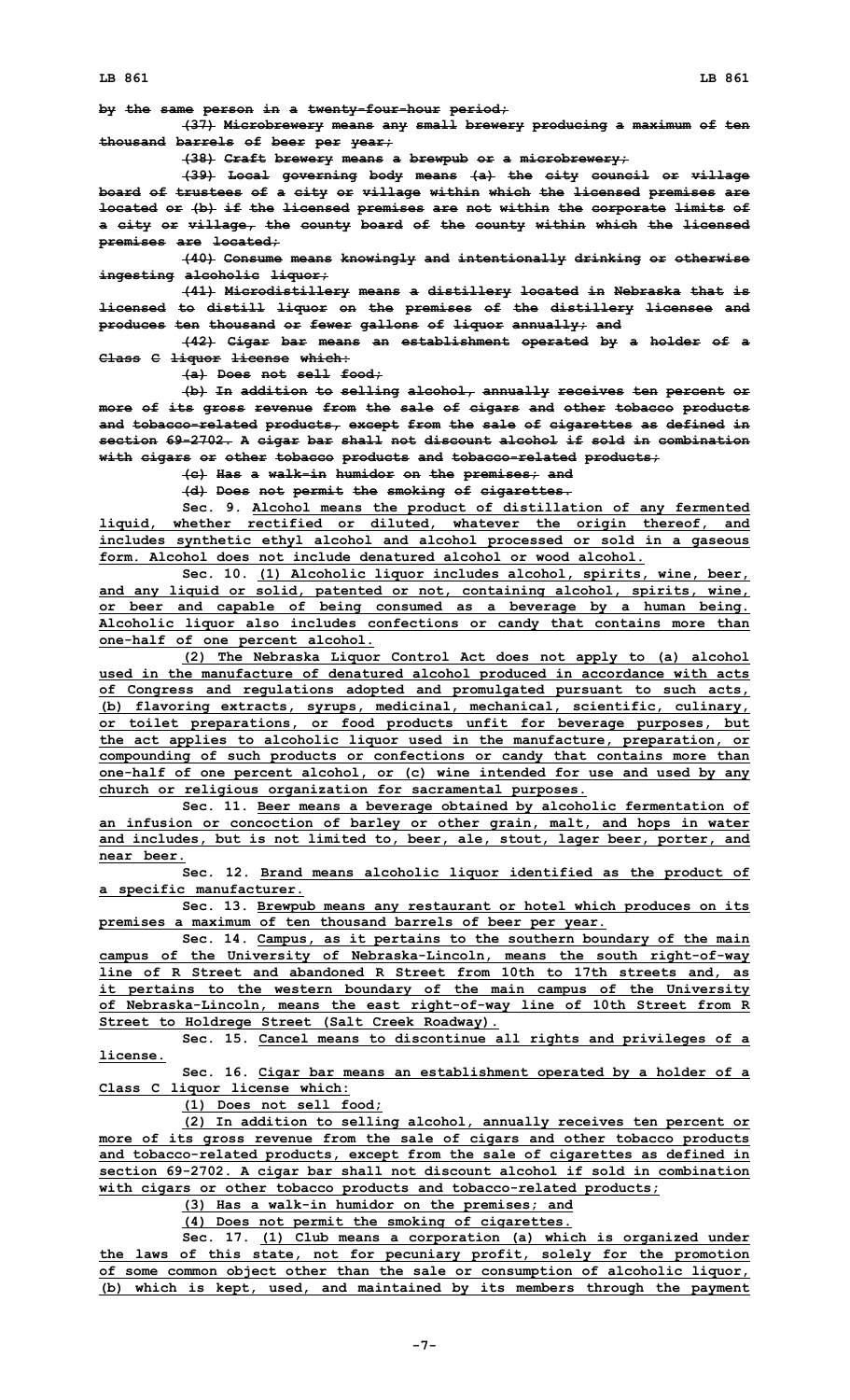**of annual dues, (c) which owns, hires, or leases <sup>a</sup> building or space in <sup>a</sup> building suitable and adequate for the reasonable and comfortable use and accommodation of its members and their guests, and (d) which has suitable and adequate kitchen and dining room space and equipment and <sup>a</sup> sufficient number of servants and employees for cooking, preparing, and serving food and meals for its members and their guests.**

**(2) The affairs and management of such club shall be conducted by <sup>a</sup> board of directors, executive committee, or similar body chosen by the members at their annual meeting, and no member, officer, agent, or employee of the club shall be paid or shall directly or indirectly receive, in the form of salary or other compensation, any profits from the distribution or sale of alcoholic liquor to the club or the members of the club or its guests introduced by members other than any salary fixed and voted at any annual meeting by the members or by the governing body of the club out of the general revenue of the club.**

**Sec. 18. Commission means the Nebraska Liquor Control Commission.**

**Sec. 19. Consume means knowingly and intentionally drinking or otherwise ingesting alcoholic liquor.**

**Sec. 20. Craft brewery means <sup>a</sup> brewpub or <sup>a</sup> microbrewery.**

**Sec. 21. Farm winery means any enterprise which produces and sells wines produced from grapes, other fruit, or other suitable agricultural products of which at least seventy-five percent of the finished product is grown in this state or which meets the requirements of section 53-123.13.**

**Sec. 22. Franchise or agreement, with reference to the relationship between <sup>a</sup> manufacturer and wholesaler, includes one or more of the following:**

**(1) <sup>A</sup> commercial relationship of <sup>a</sup> definite duration or continuing indefinite duration which is not required to be in writing;**

**(2) <sup>A</sup> relationship by which the wholesaler is granted the right to offer and sell the manufacturer's brands by the manufacturer;**

**(3) <sup>A</sup> relationship by which the franchise, as an independent business, constitutes <sup>a</sup> component of the manufacturer's distribution system;**

**(4) <sup>A</sup> relationship by which the operation of the wholesaler's business is substantially associated with the manufacturer's brand, advertising, or other commercial symbol designating the manufacturer; and**

**(5) <sup>A</sup> relationship by which the operation of the wholesaler's business is substantially reliant on the manufacturer for the continued supply of beer.**

**Sec. 23. Generic label means <sup>a</sup> label which is not protected by <sup>a</sup> registered trademark, either in whole or in part, or to which no person has acquired <sup>a</sup> right pursuant to state or federal statutory or common law.**

**Sec. 24. Hotel means any building or other structure (1) which is kept, used, maintained, advertised, and held out to the public to be <sup>a</sup> place where food is actually served and consumed and sleeping accommodations are offered for adequate pay to travelers and guests, whether transient, permanent, or residential, (2) in which twenty-five or more rooms are used for the sleeping accommodations of such guests, and (3) which has one or more public dining rooms where meals are served to such guests, such sleeping accommodations and dining rooms being conducted in the same buildings in connection therewith and such building or buildings or structure or structures being provided with adequate and sanitary kitchen and dining room equipment and capacity.**

**Sec. 25. Local governing body means (1) the city council or village board of trustees of <sup>a</sup> city or village within which the licensed premises are located or (2) if the licensed premises are not within the corporate limits of <sup>a</sup> city or village, the county board of the county within which the licensed premises are located.**

**Sec. 26. Manager means <sup>a</sup> person appointed by <sup>a</sup> corporation or limited liability company to oversee the daily operation of the business licensed in Nebraska. A manager shall meet all the requirements of the Nebraska Liquor Control Act as though he or she were the applicant, including residency and citizenship.**

**Sec. 27. Manufacture means to distill, rectify, ferment, brew, make, mix, concoct, process, blend, bottle, or fill an original package with any alcoholic liquor and includes blending but does not include the mixing or other preparation of drinks for serving by those persons authorized and permitted in the Nebraska Liquor Control Act to serve drinks for consumption on the premises where sold.**

**Sec. 28. Manufacturer means every brewer, fermenter, distiller, rectifier, winemaker, blender, processor, bottler, or person who fills or refills an original package and others engaged in brewing, fermenting, distilling, rectifying, or bottling alcoholic liquor, including <sup>a</sup> wholly owned affiliate or duly authorized agent for <sup>a</sup> manufacturer.**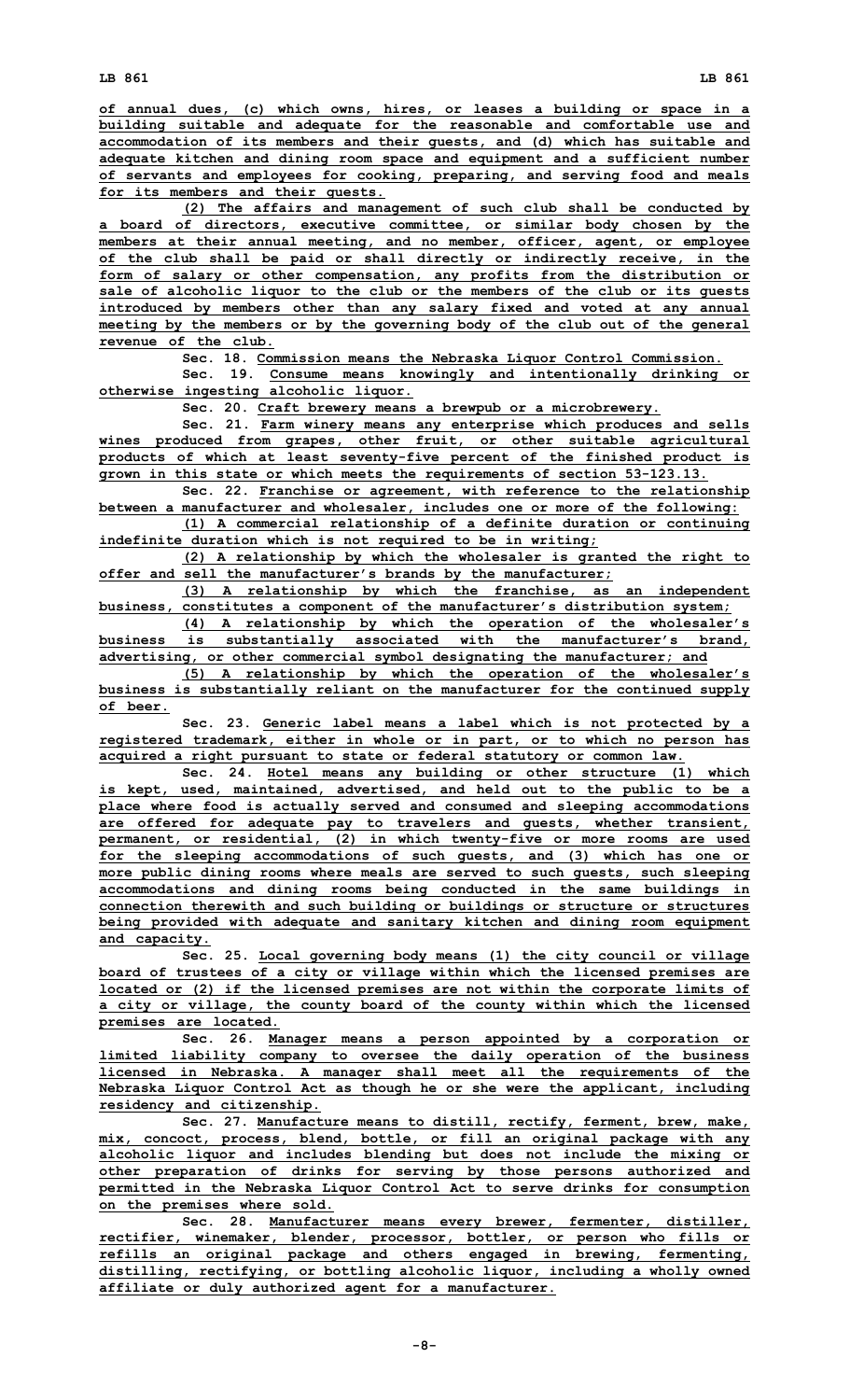**Sec. 29. Microbrewery means any small brewery producing <sup>a</sup> maximum of ten thousand barrels of beer per year.**

**Sec. 30. Microdistillery means <sup>a</sup> distillery located in Nebraska that is licensed to distill liquor on the premises of the distillery licensee and produces ten thousand or fewer gallons of liquor annually.**

**Sec. 31. Minor means any person, male or female, under twenty-one years of age, regardless of marital status.**

**Sec. 32. Near beer means beer containing less than one-half of one percent of alcohol by volume.**

**Sec. 33. Nonbeverage user means every manufacturer of any of the products set forth and described in subsection (4) of section 53-160, when such product contains alcoholic liquor, and all laboratories, hospitals, and sanatoria using alcoholic liquor for nonbeverage purposes.**

**Sec. 34. Nonprofit corporation means any corporation organized under the laws of this state, not for profit, which has been exempted from the payment of federal income taxes.**

**Sec. 35. Original package means any bottle, flask, jug, can, cask, barrel, keg, hogshead, or other receptacle or container used, corked or capped, sealed, and labeled by the manufacturer of alcoholic liquor to contain and to convey any alcoholic liquor.**

**Sec. 36. Person means any natural person, trustee, corporation, partnership, or limited liability company.**

**Sec. 37. Private label means <sup>a</sup> label which the purchasing wholesaler or retailer has protected, in whole or in part, by <sup>a</sup> trademark registration or which the purchasing wholesaler or retailer has otherwise protected pursuant to state or federal statutory or common law.**

**Sec. 38. Restaurant means any public place (1) which is kept, used, maintained, advertised, and held out to the public as <sup>a</sup> place where meals are served and where meals are actually and regularly served, (2) which has no sleeping accommodations, and (3) which has adequate and sanitary kitchen and dining room equipment and capacity and <sup>a</sup> sufficient number and kind of employees to prepare, cook, and serve suitable food for its guests.**

**Sec. 39. Retailer means <sup>a</sup> person who sells or offers for sale alcoholic liquor for use or consumption and not for resale in any form except as provided in section 53-175.**

**Sec. 40. Revoke means to permanently void and recall all rights and privileges of <sup>a</sup> license.**

**Sec. 41. Sale means any transfer, exchange, or barter in any manner or by any means for <sup>a</sup> consideration and includes any sale made by any person, whether principal, proprietor, agent, servant, or employee.**

**Sec. 42. Sampling means consumption on the premises of <sup>a</sup> retail licensee of not more than five samples of one fluid ounce or less of alcoholic liquor by the same person in <sup>a</sup> twenty-four-hour period.**

**Sec. 43. Sell means to solicit or receive an order for, to keep or expose for sale, or to keep with intent to sell.**

**Sec. 44. Sell at retail and sale at retail means sale for use or consumption and not for resale in any form except as provided in section 53-175.**

**Sec. 45. Shipping license means <sup>a</sup> license granted pursuant to section 53-123.15.**

**Sec. 46. Spirits means any beverage which contains alcohol obtained by distillation, mixed with water or other substance in solution, and includes brandy, rum, whiskey, gin, or other spirituous liquors and such liquors when rectified, blended, or otherwise mixed with alcohol or other substances.**

**Sec. 47. Suspend means to cause <sup>a</sup> temporary interruption of all rights and privileges of <sup>a</sup> license.**

**Sec. 48. Territory or sales territory means the wholesaler's area of sales responsibility for the brand or brands of the manufacturer.**

**Sec. 49. Wholesaler means <sup>a</sup> person importing or causing to be imported into the state or purchasing or causing to be purchased within the state alcoholic liquor for sale or resale to retailers licensed under the Nebraska Liquor Control Act, whether the business of the wholesaler is conducted under the terms of <sup>a</sup> franchise or any other form of an agreement with <sup>a</sup> manufacturer or manufacturers, or who has caused alcoholic liquor to be imported into the state or purchased in the state from <sup>a</sup> manufacturer or manufacturers and was licensed to conduct such <sup>a</sup> business by the commission on May 1, 1970, or has been so licensed since that date.**

**Wholesaler does not include any retailer licensed to sell alcoholic liquor for consumption off the premises who sells alcoholic liquor other than beer or wine to another retailer pursuant to section 53-175, except that any such retailer shall obtain the required federal wholesaler's basic permit and federal wholesale liquor dealer's special tax stamp. Wholesaler includes <sup>a</sup>**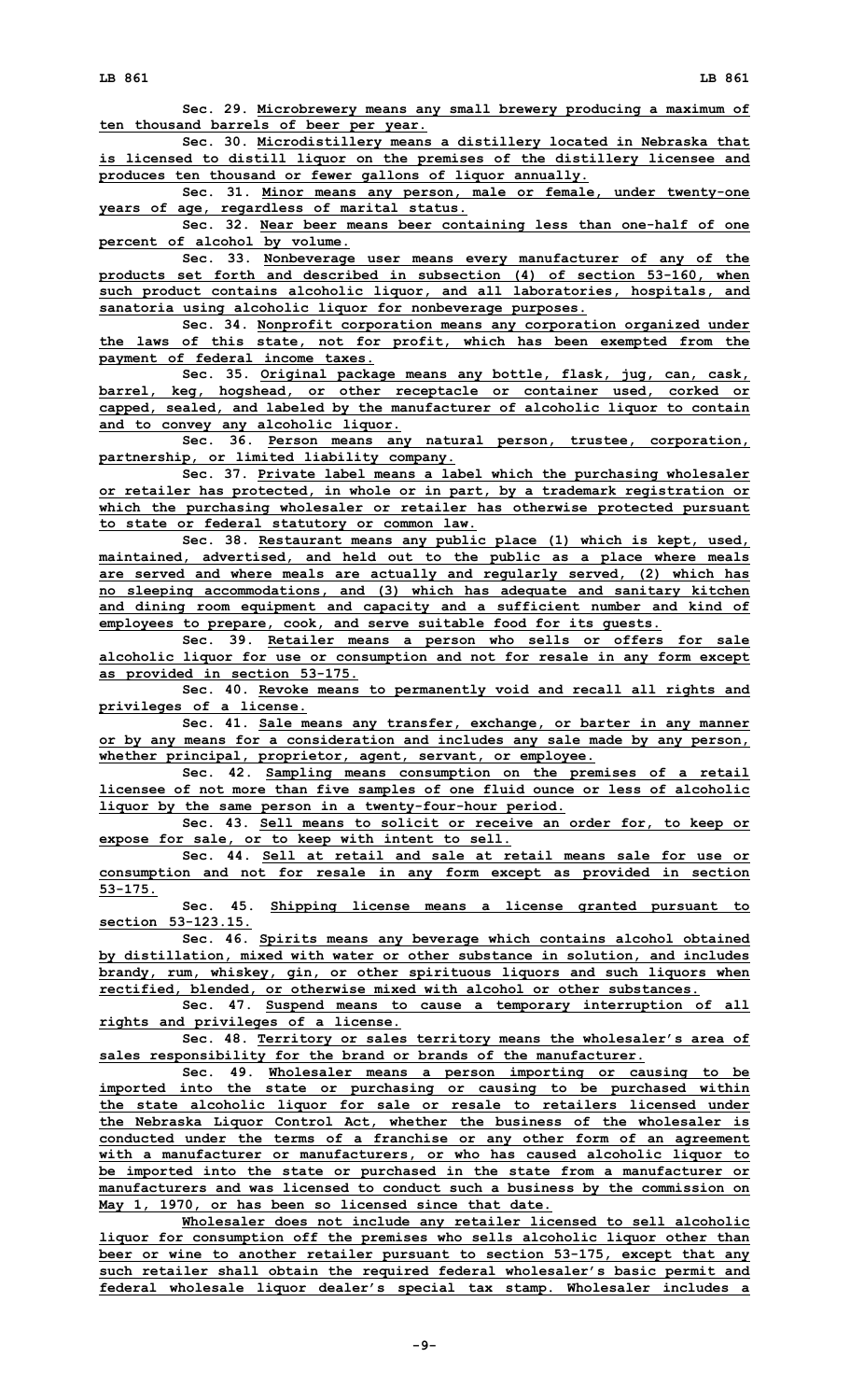**Sec. 50. Wine means any alcoholic beverage obtained by the fermentation of the natural contents of fruits or vegetables, containing sugar, including such beverages when fortified by the addition of alcohol or spirits.**

**Sec. 51. Section 53-122, Revised Statutes Cumulative Supplement, 2008, is amended to read:**

**53-122 (1) The commission may issue licenses for the sale of alcoholic liquor, except beer, by the drink subject to all the terms and conditions of the Nebraska Liquor Control Act in all cities and villages in this state, except in those cases when it affirmatively appears that the issuance will render null and void prior conveyances of land to such city or village for public uses and purposes by purchase, gift, or devise, under the conditions and in the manner provided in this section.**

**(2) If (a) <sup>a</sup> sufficient petition is signed by the registered voters of any such city or village of such number as equals twenty percent of the votes cast at the last general election held in such city or village, which petition requests that the question of licensing the sale of alcoholic liquor, except beer, by the drink in the city or village be submitted to the registered voters of the city or village at <sup>a</sup> special election to be called for that purpose and (b) such petition is presented to the clerk of the city or village, the clerk shall cause to be published one time in <sup>a</sup> legal newspaper published in or of general circulation in the city or village <sup>a</sup> notice of <sup>a</sup> special election to be held not less than ten days nor more than twenty days after the date of such publication. The notice shall state the proposition to be submitted at such special election.**

**(3) The question of licensing the sale of alcoholic liquor either by the drink or in the original package, or both by the drink and in the original package, may also be submitted at any general municipal election, except as otherwise provided in section 53-121, in any city or village in this state subject to the following:**

**(a) Upon the filing with the clerk of the city or village of <sup>a</sup> petition signed by registered voters of the city or village in <sup>a</sup> number equal to twenty percent of the votes cast at the last general election held in the city or village, such proposition or propositions shall be submitted;**

**(b) Each petition shall conform to the requirements of section 32-628;**

**(c) At the top of each sheet shall be stated the proposition or propositions to be submitted and the date of the general municipal election at which it is proposed to be submitted;**

**(d) No signature on the petition shall be valid unless appended to the petition within the last ninety days prior to the date of filing the petition with the clerk of the city or village; and**

**(e) The petition shall be filed thirty days prior to the day of the general municipal election at which the proposition is to be submitted, and during such thirty-day period no signature shall be withdrawn and no signature shall be added.**

**(4) Any person who signs any proposal or petition contemplated under this section knowing that he or she is not <sup>a</sup> registered voter in the place where such proposal or petition is made, who signs any name other than his or her own to such proposal or petition, or who aids or abets any other person in doing any of the acts mentioned is guilty of <sup>a</sup> Class I misdemeanor. Any person who bribes or gives or pays any money or thing of value to any person directly or indirectly to induce him or her to sign such proposal or petition, who accepts money for signing such proposal or petition, or who aids or abets any other person in doing any of such acts is guilty of <sup>a</sup> Class IV felony.**

**(5) Upon the ballot either at the special election or at any general municipal election, the proposition or propositions shall be stated as follows:**

**Shall the sale of alcoholic liquor, except beer, by the drink be licensed in (here insert the name of the city or village)?**

**.... For license to sell by drink.**

**.... Against license to sell by drink.**

**Shall the sale of alcoholic liquor, except beer, by the package be licensed in (here insert the name of the city or village)?**

**.... For license to sell by the package.**

**.... Against license to sell by the package.**

**The provisions of the Election Act relating to election officers, voting places, election apparatus and blanks, preparation and form of ballots, information to voters, delivery of ballots, calling of elections, conduct of elections, manner of voting, counting of votes, records and certificates of elections, and recounts of votes, so far as applicable, shall apply to voting**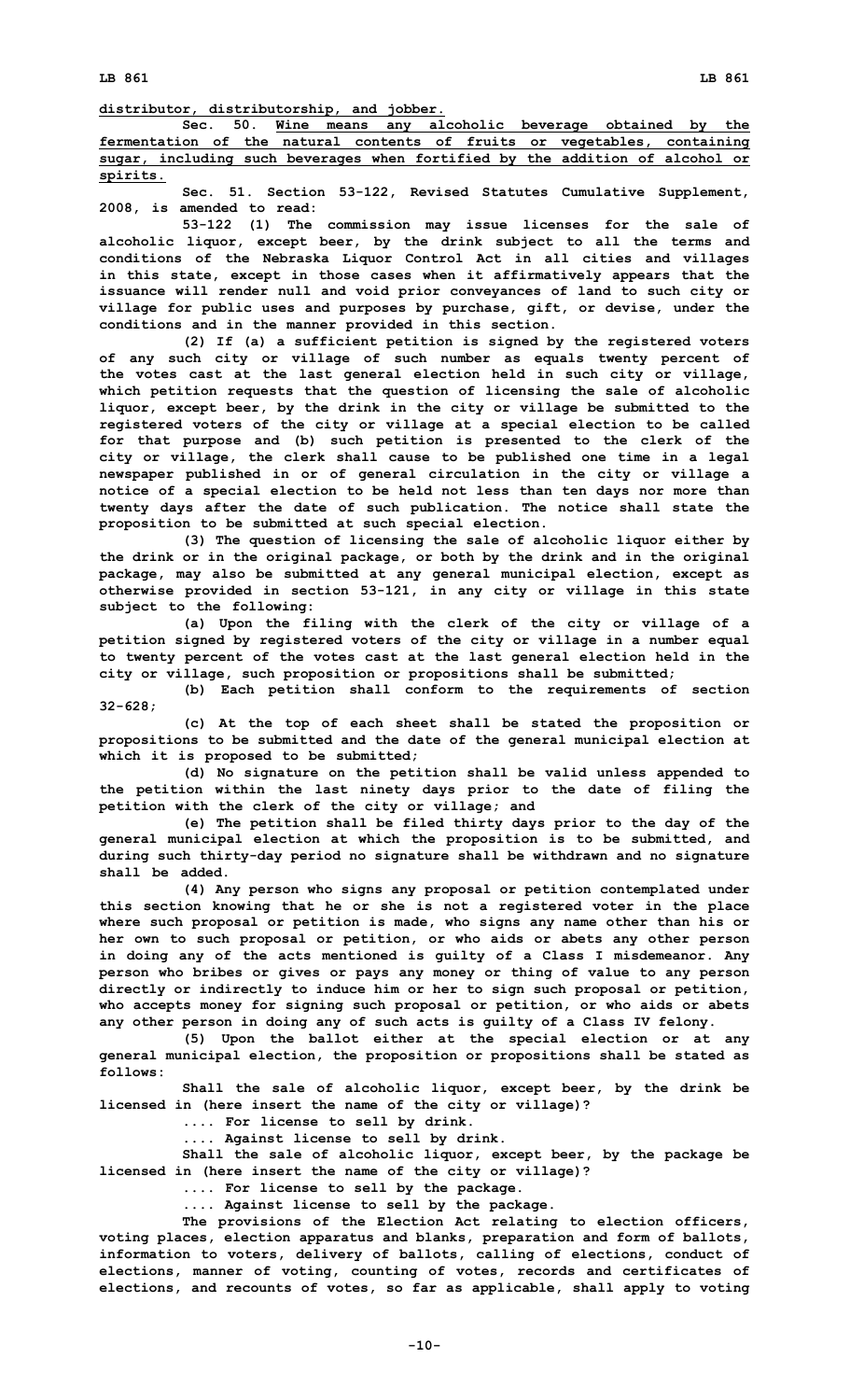**on the proposition or propositions under the Nebraska Liquor Control Act, and <sup>a</sup> majority vote of those voting on the question shall be mandatory upon the commission.**

**(6) If the question is to be submitted at <sup>a</sup> statewide primary or general election, the petitions shall be filed with the clerk of the city or village not less than sixty days prior to the election. The provisions for the required number of signers and the form of petition shall be the same as for <sup>a</sup> special election. The clerk of the city or village shall verify the signatures on the petitions with the voter registration records in the office of the county clerk or election commissioner. During the ten-day period while the petitions are being checked, no signatures shall be withdrawn and no signatures shall be added.**

**If the clerk of the city or village finds the petitions to be valid, he or she shall, not less than fifty days prior to the statewide primary or general election, give notice in writing to the county clerk or election commissioner that the question is to be submitted at the time of the statewide primary or general election. The election notices, issuing of the official ballots on election day, issuing of the ballots for early voting, and counting and canvassing of the ballots shall be conducted by the county clerk or election commissioner as provided in the Election Act and the official results certified to the clerk of the city or village.**

**(7) An election may not be held in the same city or village under this section more often than once every twenty-three months. Subdivision (5)(e) A Class I retail license under subdivision (6)(a)(v) of section 53-124 is not subject to this section.**

**Sec. 52. Section 53-123.11, Revised Statutes Cumulative Supplement, 2008, is amended to read:**

**53-123.11 (1) <sup>A</sup> farm winery license shall entitle the holder to:**

**(a) Sell wines produced at the farm winery onsite at wholesale and retail and to sell wines produced at the farm winery at off-premises sites holding the appropriate retail license;**

**(b) Sell wines produced at the farm winery at retail for consumption on the premises;**

**(c)(i) Permit <sup>a</sup> customer to remove one unsealed bottle of wine for consumption off the premises. The licensee or his or her agent shall (A) securely reseal such bottle and place the bottle in <sup>a</sup> bag designed so that it is visibly apparent that the resealed bottle of wine has not been opened or tampered with and (B) provide <sup>a</sup> dated receipt to the customer and attach to such bag <sup>a</sup> copy of the dated receipt for the resealed bottle of wine.**

**(ii) If the resealed bottle of wine is transported in <sup>a</sup> motor vehicle, it must be placed in the trunk of the motor vehicle or the area behind the last upright seat of such motor vehicle if the area is not normally occupied by the driver or <sup>a</sup> passenger and the motor vehicle is not equipped with <sup>a</sup> trunk;**

**(d) Ship wines produced at the farm winery by common carrier and sold at retail to recipients in and outside the State of Nebraska, if the output of such farm winery for each calendar year as reported to the commission by December 31 of each year does not exceed thirty thousand gallons. In the event such amount exceeds thirty thousand gallons, the farm winery shall be required to use <sup>a</sup> licensed wholesaler to distribute its wines for the following calendar year, except that this requirement shall not apply to wines produced and sold onsite at the farm winery pursuant to subdivision (1)(a) of this section;**

**(e) Allow sampling of the wine at the farm winery and at one branch outlet in the state in reasonable amounts;**

**(f) Sell wines produced at the farm winery to other Nebraska farm winery licensees, in bulk, bottled, labeled, or unlabeled, in accordance with 27 C.F.R. 24.308, 27 C.F.R. 24.309, and 27 C.F.R. 24.314, as such regulations existed on January 1, 2008; and**

**(g) Purchase distilled spirits from licensed microdistilleries in Nebraska, in bulk or bottled, made entirely from Nebraska-licensed farm winery wine to be used in the production of fortified wine at the purchasing licensed farm winery; and.**

**(h) Store and warehouse products produced at the farm winery in <sup>a</sup> designated, secure, offsite storage facility if the holder of the farm winery license notifies the commission of the location of the facility and maintains, at the farm winery and at the facility, <sup>a</sup> separate perpetual inventory of the product stored at the facility. Consumption of alcoholic liquor at the facility is strictly prohibited.**

**(2) No farm winery shall manufacture wine in excess of fifty thousand gallons per year.**

**(3) <sup>A</sup> holder of <sup>a</sup> farm winery license may obtain <sup>a</sup> special**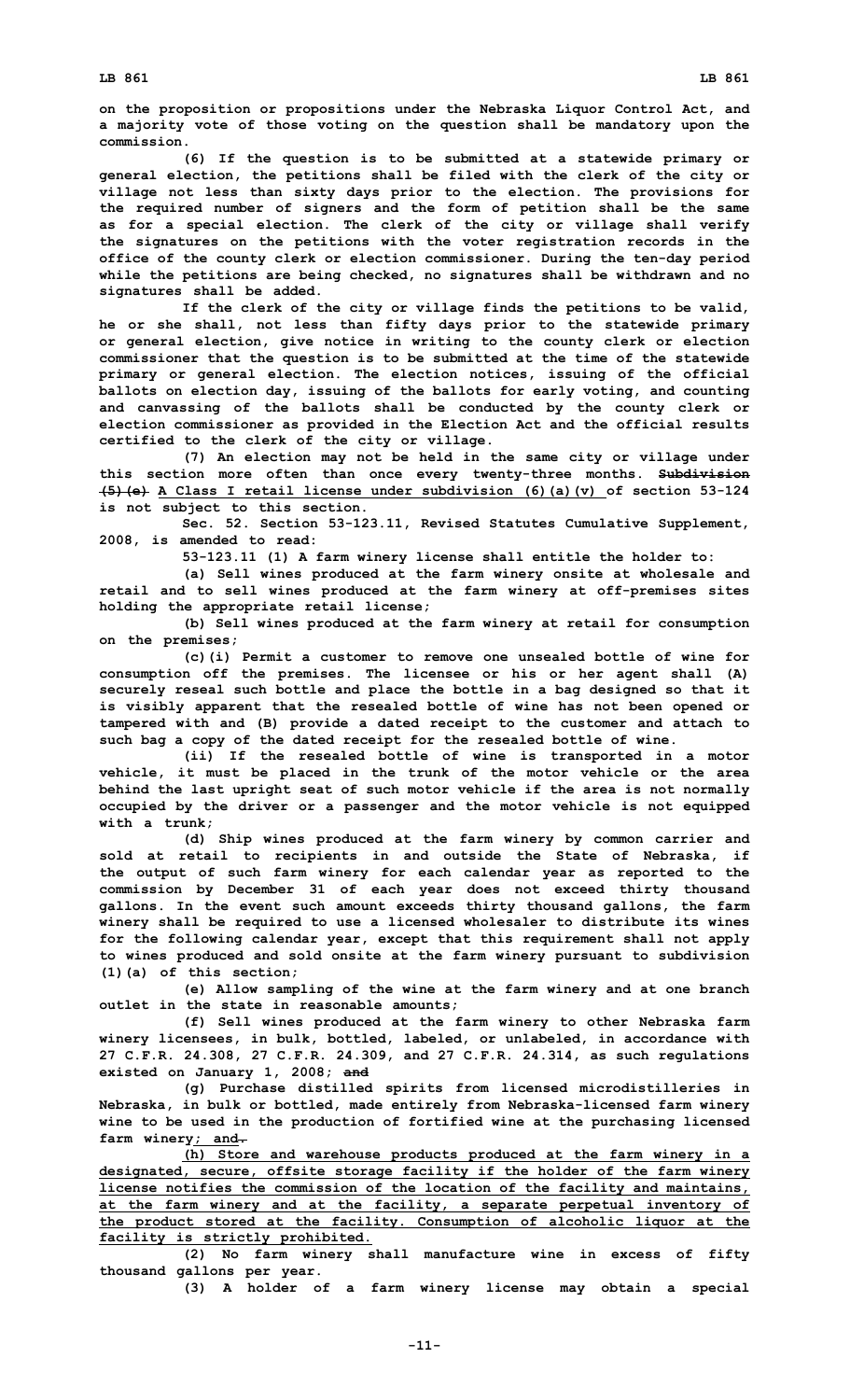**designated license pursuant to section 53-124.11.**

**(4) <sup>A</sup> holder of <sup>a</sup> farm winery license may obtain an annual catering license pursuant to section 53-124.12.**

**Sec. 53. Section 53-123.12, Reissue Revised Statutes of Nebraska, is amended to read:**

**53-123.12 (1) Any person desiring to obtain <sup>a</sup> new license to operate <sup>a</sup> farm winery shall:**

**(1) (a) File an application with the commission in triplicate original upon such forms as the commission from time to time prescribes;**

**(2) (b) Pay the license fee to the commission under subdivision (2) of section 53-124 and section 57 of this act, which fee shall be returned to the applicant if the application is denied; and**

**(3) (c) Pay the state registration nonrefundable application fee to the commission in the sum of forty-five four hundred dollars.**

**(2) To renew <sup>a</sup> farm winery license, <sup>a</sup> farm winery licensee shall file an application with the commission, pay the license fee under section 53-124 and section 57 of this act, and pay the renewal fee of forty-five dollars.**

**(3) License fees, application fees, and renewal and registration fees may be paid to the commission by certified or cashier's check of <sup>a</sup> bank within this state, personal or business check, United States post office money order, or cash in the full amount of such fees.**

**(4) For <sup>a</sup> new license, the The commission shall then notify, by registered or certified mail marked return receipt requested with postage prepaid, the municipal clerk of the city or incorporated village where such license is sought or, if the license is not sought within <sup>a</sup> city or incorporated village, the county clerk of the county where such license is sought of the receipt of the application and shall enclose with such notice one copy of the application. No such license shall then be issued by the commission until the expiration of at least forty-five days from the date of mailing such application by the commission. Within thirty-five days from the date of receipt of such application from the commission, the local governing bodies of nearby cities or villages or the county may make and submit to the commission recommendations relative to the granting of or refusal to grant such license to the applicant.**

**Sec. 54. Section 53-123.13, Revised Statutes Cumulative Supplement, 2008, is amended to read:**

**53-123.13 (1) If the operator of <sup>a</sup> farm winery is unable to produce or purchase seventy-five percent of the grapes, fruit, or other suitable agricultural products used in the farm winery from within the state due to natural disaster which causes substantial loss to the Nebraska-grown crop, such operator may petition the commission to waive the seventy-five-percent requirement prescribed in subdivision (31) of section 53-103 section 21 of this act for one year.**

**(2) It shall be within the discretion of the commission to waive the seventy-five-percent requirement taking into consideration the availability of products used in farm wineries in this area and the ability of such operator to produce wine from products that are abundant within the state.**

**(3) If the operator of <sup>a</sup> farm winery is granted <sup>a</sup> waiver, any product purchased as concentrated juice from grapes or other fruits from outside of Nebraska, when reconstituted from concentrate, may not exceed in total volume along with other products purchased the total percentage allowed by the waiver.**

**(4) Any product purchased under the waiver or as part of the twenty-five percent of allowable product purchased that is not Nebraska-grown for the production of wine shall not exceed the twenty-five percent volume allowed under state law if made from concentrated grapes or other fruit, when reconstituted. The concentrate shall not be reduced to less than twenty-two degrees Brix in accordance with 27 C.F.R. 24.180.**

**Sec. 55. Section 53-123.15, Revised Statutes Cumulative Supplement, 2008, is amended to read:**

**53-123.15 (1) No person shall order or receive alcoholic liquor in this state which has been shipped directly to him or her from outside this state by any person other than <sup>a</sup> holder of <sup>a</sup> shipping license issued by the commission, except that <sup>a</sup> licensed wholesaler may receive not more than three gallons of wine in any calendar year from any person who is not <sup>a</sup> holder of <sup>a</sup> shipping license.**

**(2) The commission may issue <sup>a</sup> shipping license to <sup>a</sup> manufacturer. Such license shall allow the licensee to ship alcoholic liquor only to <sup>a</sup> licensed wholesaler, except that <sup>a</sup> licensed wholesaler may, without <sup>a</sup> shipping license and for the purposes of subdivision (2) of section 53-161, receive beer in this state which has been shipped from outside the state**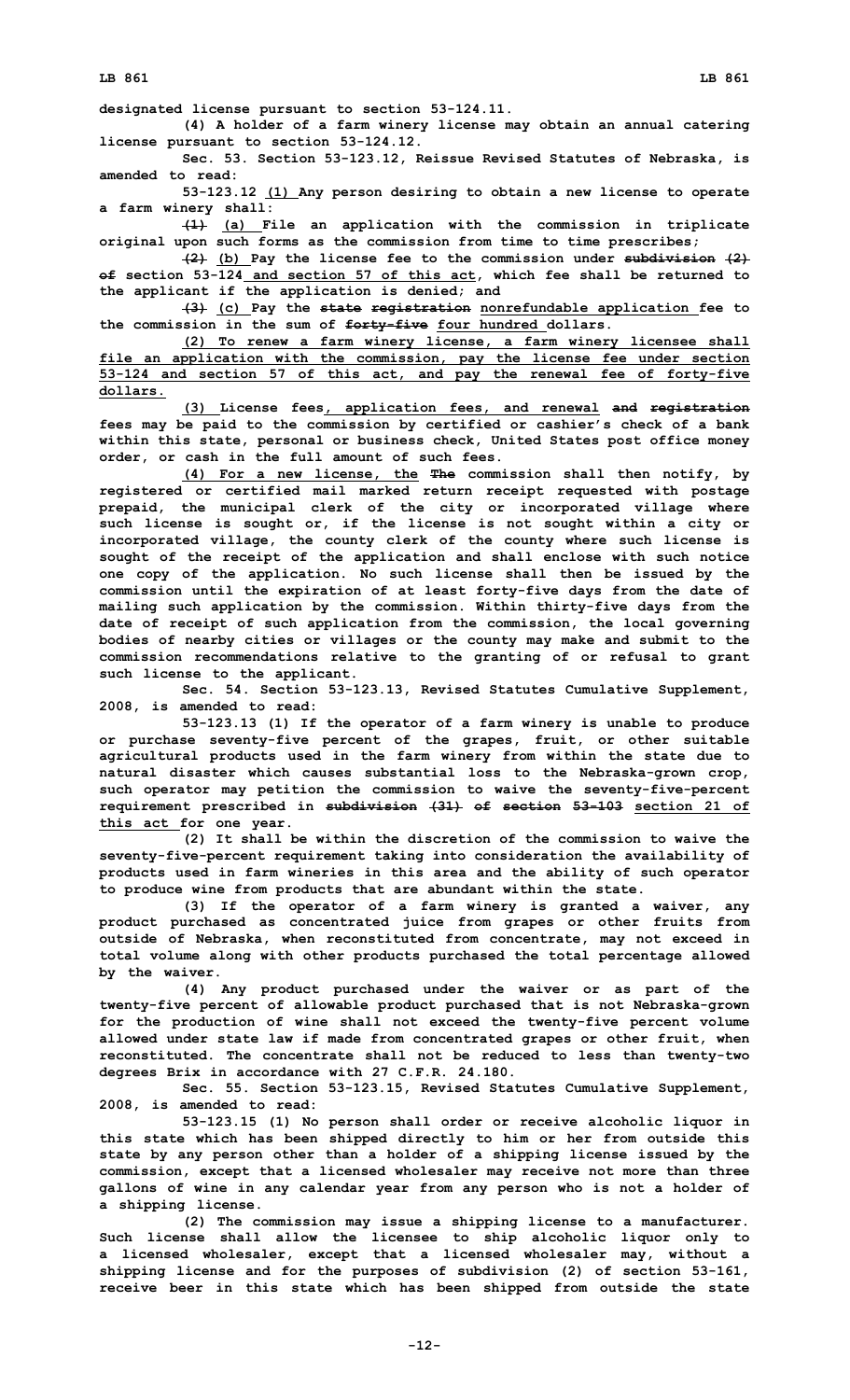**by <sup>a</sup> manufacturer in accordance with the Nebraska Liquor Control Act to the wholesaler, then transported by the wholesaler to another state for retail distribution, and then returned by the retailer to such wholesaler.**

**(3) The commission may issue <sup>a</sup> shipping license to any person who deals with vintage wines, which shipping license shall allow the licensee to distribute such wines to <sup>a</sup> licensed wholesaler in the state. For purposes of distributing vintage wines, <sup>a</sup> licensed shipper must utilize <sup>a</sup> designated wholesaler if the manufacturer has <sup>a</sup> designated wholesaler. For purposes of this section, vintage wine shall mean <sup>a</sup> wine verified to be ten years of age or older and not available from <sup>a</sup> primary American source of supply.**

**(4) The commission may issue <sup>a</sup> shipping license to any person who sells and ships alcoholic liquor from another state directly to <sup>a</sup> consumer in this state. A person who receives <sup>a</sup> license pursuant to this subsection shall pay the fee required in subdivision (11) of section 53-124 and section 57 of this act for <sup>a</sup> direct sales shipping license. Until April 30, 2012, such fee shall be collected by the commission and remitted to the State Treasurer for credit to the Winery and Grape Producers Promotional Fund.**

**(5) The application for <sup>a</sup> shipping license shall be in such form as the commission prescribes. The application shall contain all provisions the commission deems proper and necessary to effectuate the purpose of any section of the act and the rules and regulations of the commission that apply to manufacturers and shall include, but not be limited to, provisions that the applicant, in consideration of the issuance of such shipping license, agrees:**

**(a) To comply with and be bound by section 53-164.01 in making and filing reports, paying taxes, penalties, and interest, and keeping records;**

**(b) To permit and be subject to all of the powers granted by section 53-164.01 to the commission or its duly authorized employees or agents for inspection and examination of the applicant's premises and records and to pay the actual expenses, excluding salary, reasonably attributable to such inspections and examinations made by duly authorized employees of the commission if within the United States; and**

**(c) That if the applicant violates any of the provisions of the application or the license, any section of the act, or any of the rules and regulations of the commission that apply to manufacturers, the commission may revoke or suspend such shipping license for such period of time as it may determine.**

**Sec. 56. Section 53-124, Revised Statutes Supplement, 2009, is amended to read:**

**53-124 (1) At the time application is made to the commission for <sup>a</sup> license of any type, the applicant shall pay the fee provided in this section 57 of this act and, if the applicant is an individual, provide the applicant's social security number. The fees for annual licenses finally issued by the commission shall be as follows: The commission shall issue the types of licenses described in this section.**

**(2) There shall be an airline license, <sup>a</sup> boat license, and <sup>a</sup> railroad license. The commission shall charge one dollar for each duplicate of an airline license or a railroad license.**

**(3)(a) There shall be <sup>a</sup> manufacturer's license for alcohol and spirits, for beer, and for wine. The annual fee for <sup>a</sup> manufacturer's license for beer shall be based on the barrel daily capacity as follows:**

**(1)(a) For <sup>a</sup> license to manufacture alcohol and spirits.....\$1,000.00;**

**(b) For <sup>a</sup> license to operate <sup>a</sup> microdistillery.....\$250.00;**

**(2) For <sup>a</sup> license to manufacture beer and wine or to operate <sup>a</sup> farm winery or craft brewery:**

**(a) Manufacture of beer, excluding beer produced by <sup>a</sup> craft brewery: (i) 1 to 100 barrel daily capacity, or any part thereof, tier one;.....\$100.00**

**(ii) 100 to 150 barrel daily capacity, tier two;.....200.00**

**(iii) 150 to 200 barrel daily capacity, tier three;.....350.00**

**(iv) 200 to 300 barrel daily capacity, tier four;.....500.00**

**(v) 300 to 400 barrel daily capacity, tier five;.....650.00**

**(vi) 400 to 500 barrel daily capacity, tier six;.....700.00**

**(vii) 500 barrel daily capacity, or more, tier seven......800.00;**

**(b) Operation of <sup>a</sup> craft brewery.....\$250.00; (c) Manufacture of wines.....\$250.00;**

**(d) Operation of <sup>a</sup> farm winery.....\$250.00.**

**(b) For purposes of subdivision (2)(a) of this section, this subsection, daily capacity shall mean means the average daily barrel production for the previous twelve months of manufacturing operation. If no such basis for comparison exists, the manufacturing licensee shall pay in advance for the first year's operation <sup>a</sup> fee of five hundred dollars.;**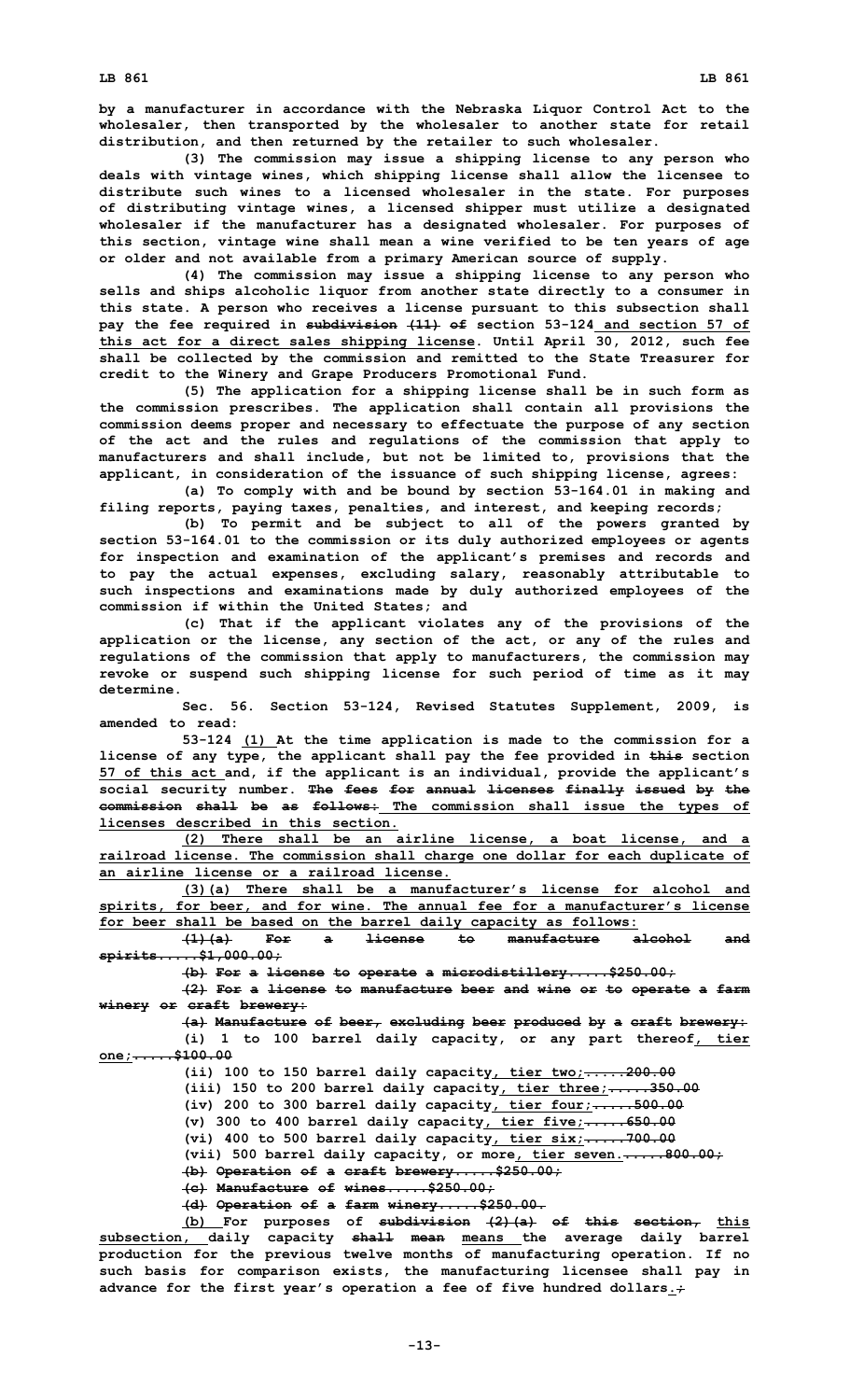**(3) Alcoholic liquor wholesale license, for the first and each additional wholesale place of business operated in this state by the same licensee and wholesaling alcoholic liquor, except beer and wines produced from farm wineries.....\$750.00;**

**(4) Beer wholesale license, for the first and each additional wholesale place of business operated in this state by the same licensee and wholesaling beer only.....\$500.00;**

**(5) For <sup>a</sup> retail license:**

**(4) There shall be five classes of nonbeverage users' licenses: Class 1, Class 2, Class 3, Class 4, and Class 5.**

**(5) In lieu of <sup>a</sup> manufacturer's, <sup>a</sup> retailer's, or <sup>a</sup> wholesaler's license, there shall be <sup>a</sup> license to operate issued for <sup>a</sup> craft brewery, <sup>a</sup> farm winery, or <sup>a</sup> microdistillery.**

**(6)(a) There shall be five classes of retail licenses:**

**(a) (i) Class A: Beer only, except for craft breweries, for consumption on the premises;, the sum of one hundred dollars;**

**(b) (ii) Class B: Beer only, except for craft breweries, for consumption off the premises, sales in the original packages only;, the sum of one hundred dollars;**

**(c) (iii) Class C: Alcoholic liquor, for consumption on the premises and off the premises, sales in original packages only. , the sum of three hundred dollars, except for farm winery, microdistillery, or craft brewery sales outlets. If the applicant is making application to operate <sup>a</sup> cigar bar, the initial, nonrefundable application fee shall be one thousand dollars, the annual fee thereafter shall be as specified in this subdivision, and the application shall meet the requirements of section 53-131. If <sup>a</sup> Class C license is held by <sup>a</sup> nonprofit corporation, it shall be restricted to consumption on the premises only. A Class C license may have <sup>a</sup> sampling designation restricting consumption on the premises to sampling, but such designation shall not affect sales for consumption off the premises under such license;**

**(d) (iv) Class D: Alcoholic liquor, including beer, for consumption off the premises, sales in the original packages only, except as provided in subsection (2) of section 53-123.04; and, the sum of two hundred dollars, except for farm winery, microdistillery, or craft brewery sales outlets; and**

**(e) (v) Class I: Alcoholic liquor, for consumption on the premises., the sum of two hundred fifty dollars, except for farm winery, microdistillery, or craft brewery sales outlets.**

**(b) All applicable license fees shall be paid by the applicant or licensee directly to the city or village treasurer in the case of premises located inside the corporate limits of <sup>a</sup> city or village and directly to the county treasurer in the case of premises located outside the corporate limits of <sup>a</sup> city or village.;**

> **(6) For <sup>a</sup> railroad license.....\$100.00 and \$1.00 for each duplicate; (7) For <sup>a</sup> boat license.....\$50.00;**

**(8) For <sup>a</sup> nonbeverage user's license:**

**Class 1.....\$5.00**

**Class 2.....25.00**

**Class 3.....50.00**

**Class 4.....100.00**

**Class 5.....250.00;**

**(9) For an airline license.....\$100.00 and \$1.00 for each duplicate; (10) For <sup>a</sup> shipping license, except <sup>a</sup> shipping license issued pursuant to subsection (4) of section 53-123.15.....\$200.00; and**

**(11) For <sup>a</sup> shipping license issued pursuant to subsection (4) of section 53-123.15.....\$500.00.**

**(7) There shall be three types of shipping licenses as described in section 53-123.15: Manufacturers, vintage wines, and direct sales.**

**(8) There shall be two types of wholesale licenses: Alcoholic liquor and beer only. The annual fee shall be paid for the first and each additional wholesale place of business operated in this state by the same licensee and wholesaling the same product.**

**(9) The license year, unless otherwise provided in the Nebraska Liquor Control Act, shall commence on May 1 of each year and shall end on the following April 30, except that the license year for <sup>a</sup> Class C license shall commence on November 1 of each year and shall end on the following October 31. During the license year, no license shall be issued for <sup>a</sup> sum less than the amount of the annual license fee as fixed in this section, section 57 of this act, regardless of the time when the application for such license has been made, except that (a) when there is <sup>a</sup> purchase of an existing licensed business and <sup>a</sup> new license of the same class is issued or (b) upon the issuance of <sup>a</sup> new license for <sup>a</sup> location which has not been**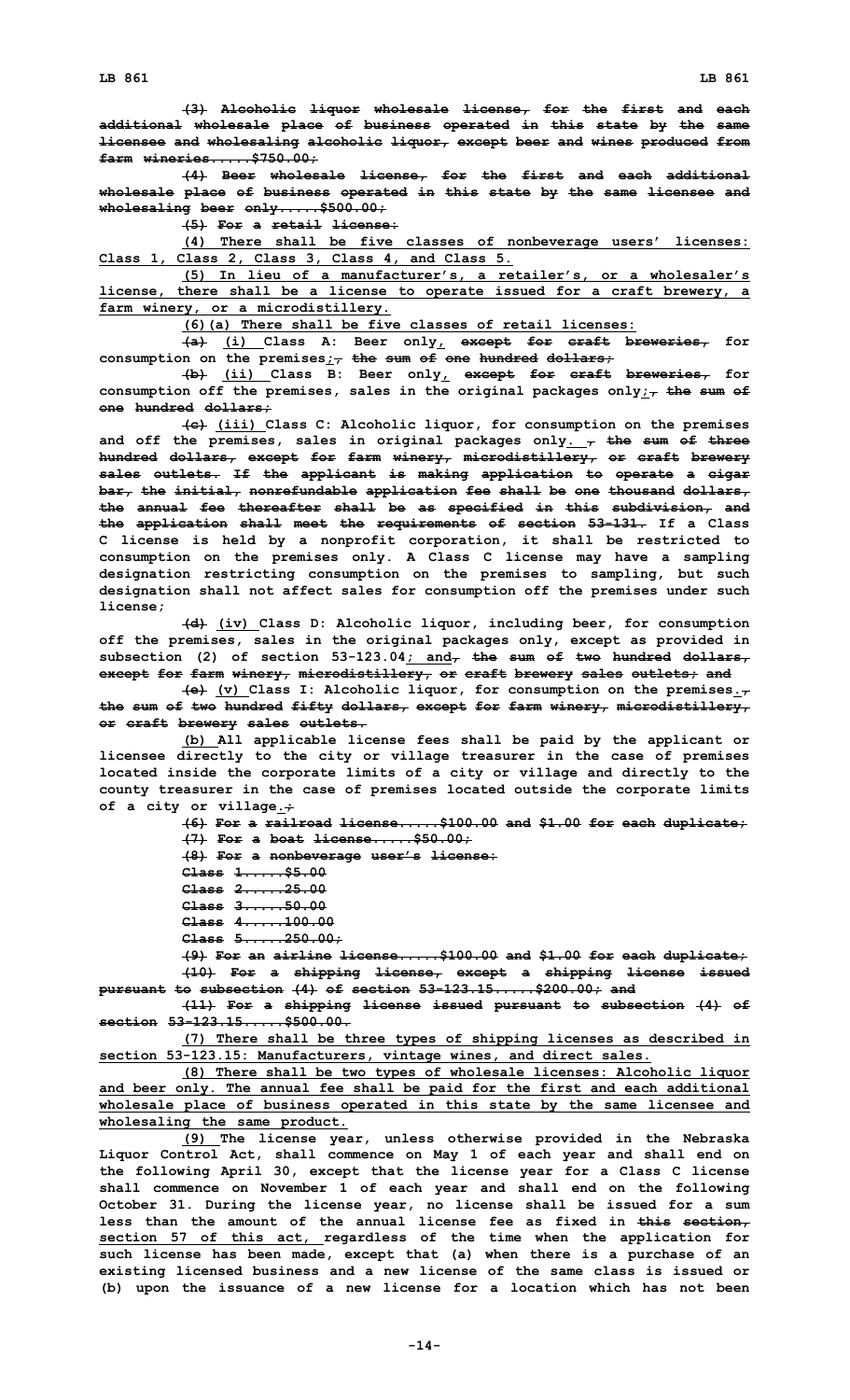## **LB 861 LB 861**

**previously licensed, the license fee and occupation taxes shall be prorated on <sup>a</sup> quarterly basis as of the date of issuance. Sec. 57. (1) The fees for annual licenses finally issued by the commission shall be as provided in this section and section 53-124. (2) Airline license ... \$100 (3) Boat license ... \$50 (4) Manufacturer's license: Class Fee - In Dollars Alcohol and spirits 1,000 Beer - tier one 100 Beer - tier two 200 Beer - tier three 350 Beer - tier four 500 Beer - tier five 650 Beer - tier six 700 Beer - tier seven 800 Wine 250 (5) Nonbeverage user's license: Class Fee - In Dollars Class 1 5 Class 2 25 Class 3 50 Class 4 100 Class 5 250 (6) Operator's license: Class Fee - In Dollars Craft brewery 250 Farm winery 250 Microdistillery 250 (7) Railroad license ... \$100 (8) Retail license: Class Fee - In Dollars Class A 100 Class B 100 Class C 300 Class D 200 Class I 250 (9) Shipping license: Class Fee - In Dollars Manufacturer 200 Vintage wines 200**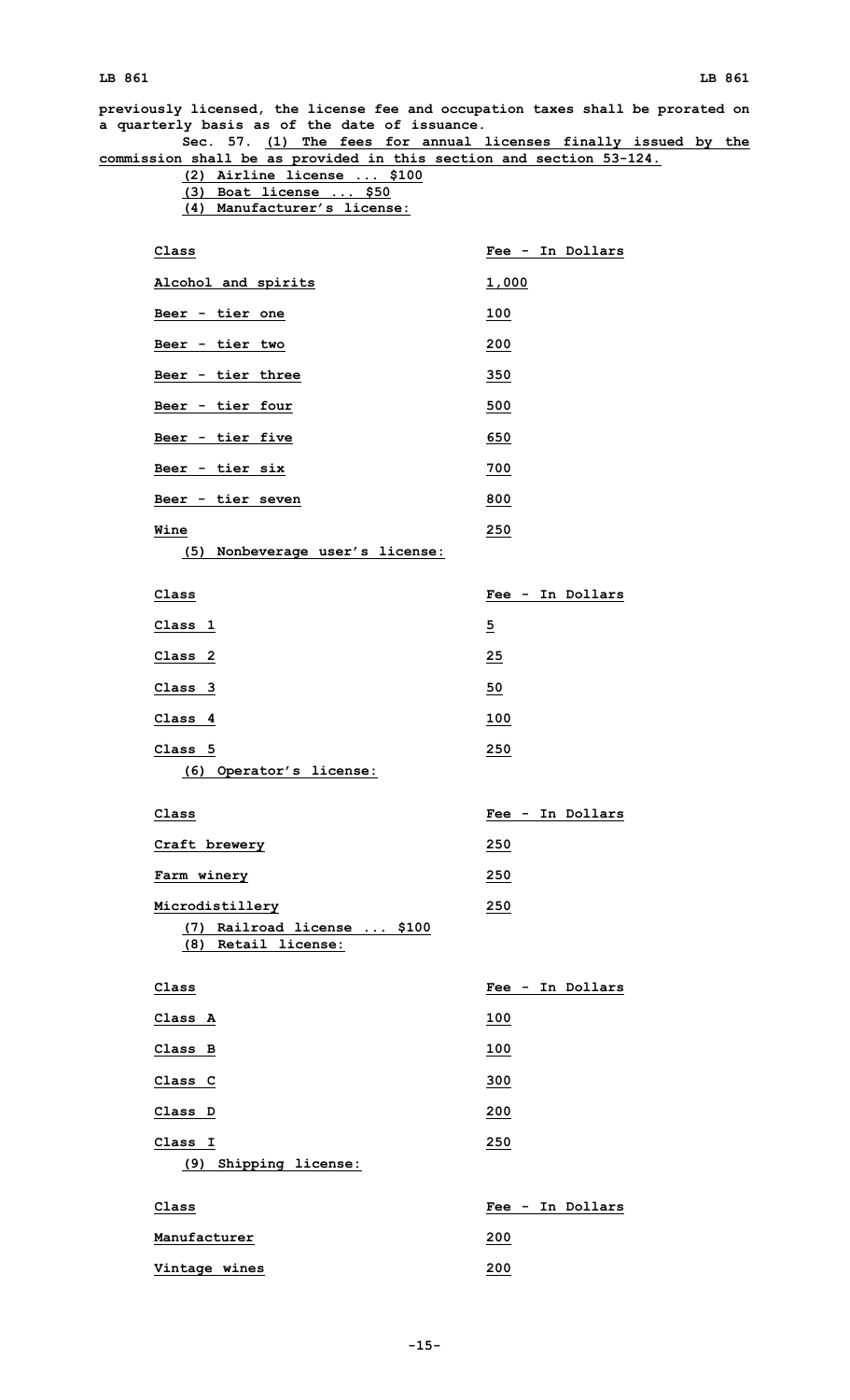| Direct sales            | 500 |
|-------------------------|-----|
| (10) Wholesale license: |     |

**Class Fee - In Dollars**

**Alcoholic liquor 750**

**Beer 500**

**Sec. 58. Section 53-124.11, Revised Statutes Cumulative Supplement, 2008, is amended to read:**

**53-124.11 (1) The commission may issue <sup>a</sup> special designated license for sale or consumption of alcoholic liquor at <sup>a</sup> designated location to <sup>a</sup> retail licensee, <sup>a</sup> craft brewery licensee, <sup>a</sup> microdistillery licensee, <sup>a</sup> farm winery licensee, <sup>a</sup> municipal corporation, <sup>a</sup> fine arts museum incorporated as <sup>a</sup> nonprofit corporation, <sup>a</sup> religious nonprofit corporation which has been exempted from the payment of federal income taxes, <sup>a</sup> political organization which has been exempted from the payment of federal income taxes, or any other nonprofit corporation the purpose of which is fraternal, charitable, or public service and which has been exempted from the payment of federal income taxes, under conditions specified in this section. The applicant shall demonstrate meeting the requirements of this subsection.**

**(2) No retail licensee, craft brewery licensee, microdistillery licensee, farm winery licensee, organization, or corporation enumerated in subsection (1) of this section may be issued <sup>a</sup> special designated license under this section for more than six calendar days in any one calendar year. Only one special designated license shall be required for any application for two or more consecutive days. This subsection shall not apply to any holder of <sup>a</sup> catering license.**

**(3) Except for any special designated license issued to <sup>a</sup> holder of <sup>a</sup> catering license, there shall be <sup>a</sup> fee of forty dollars for each day identified in the special designated license. Such fee shall be submitted with the application for the special designated license, collected by the commission, and remitted to the State Treasurer for credit to the General Fund. The applicant shall be exempt from the provisions of the Nebraska Liquor Control Act requiring <sup>a</sup> registration an application or renewal fee and the provisions of the act requiring the expiration of forty-five days from the time the application is received by the commission prior to the issuance of <sup>a</sup> license, if granted by the commission. The retail licensees, craft brewery licensees, microdistillery licensees, farm winery licensees, municipal corporations, organizations, and nonprofit corporations enumerated in subsection (1) of this section seeking <sup>a</sup> special designated license shall file an application on such forms as the commission may prescribe. Such forms shall contain, along with other information as required by the commission, (a) the name of the applicant, (b) the premises for which <sup>a</sup> special designated license is requested, identified by street and number if practicable and, if not, by some other appropriate description which definitely locates the premises, (c) the name of the owner or lessee of the premises for which the special designated license is requested, (d) sufficient evidence that the holder of the special designated license, if issued, will carry on the activities and business authorized by the license for himself, herself, or itself and not as the agent of any other person, group, organization, or corporation, for profit or not for profit, (e) <sup>a</sup> statement of the type of activity to be carried on during the time period for which <sup>a</sup> special designated license is requested, and (f) sufficient evidence that the activity will be supervised by persons or managers who are agents of and directly responsible to the holder of the special designated license.**

**(4) No special designated license provided for by this section shall be issued by the commission without the approval of the local governing body. The local governing body may establish criteria for approving or denying <sup>a</sup> special designated license. The local governing body may designate an agent to determine whether <sup>a</sup> special designated license is to be approved or denied. Such agent shall follow criteria established by the local governing body in making his or her determination. The determination of the agent shall be considered the determination of the local governing body unless otherwise provided by the local governing body. For purposes of this section, the local governing body shall be the city or village within which the premises for which the special designated license is requested are located or, if such premises are not within the corporate limits of <sup>a</sup> city or village, then the local governing body shall be the county within which the premises for which the special designated license is requested are located.**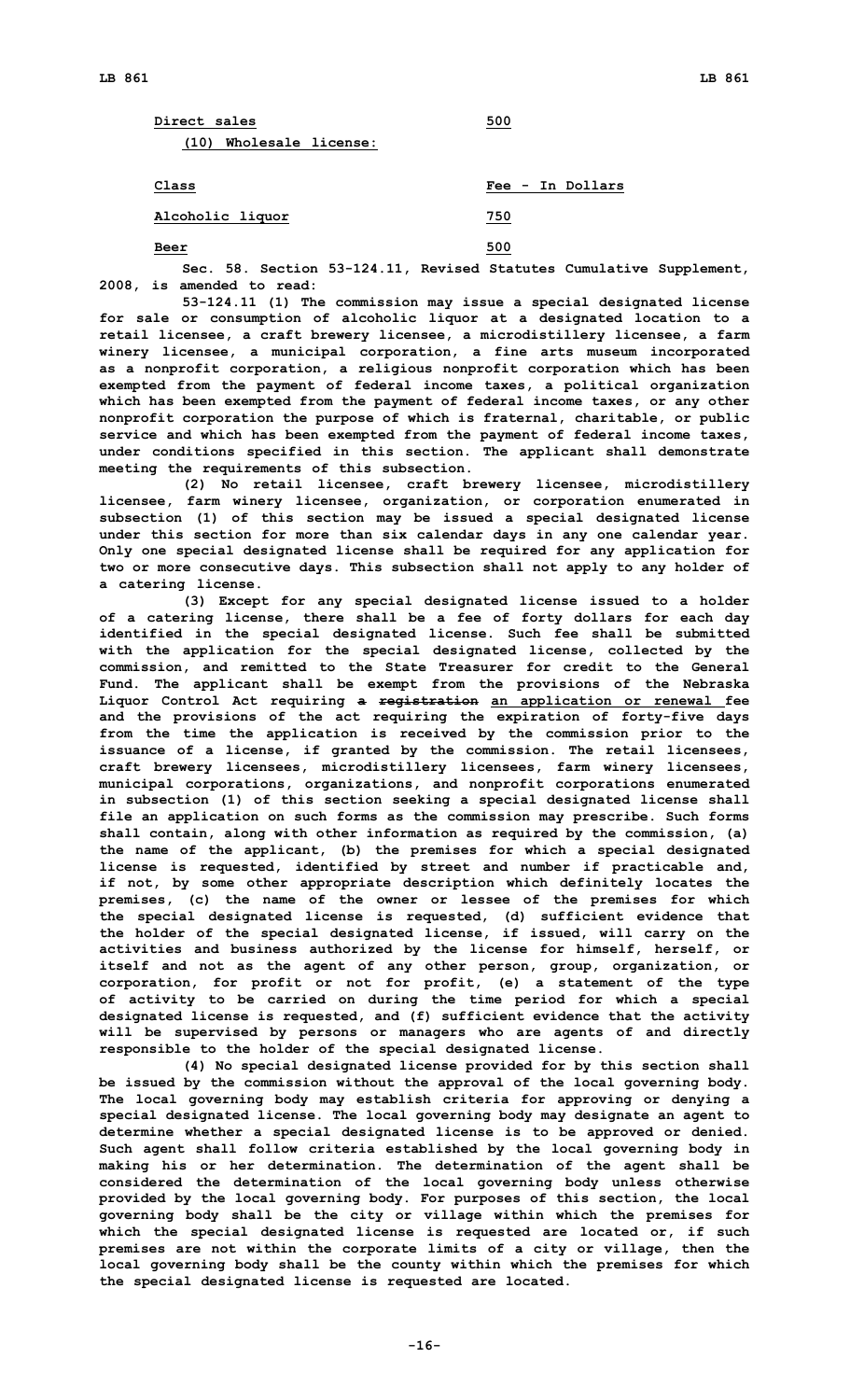**(5) If the applicant meets the requirements of this section, <sup>a</sup> special designated license shall be granted and issued by the commission for use by the holder of the special designated license. All statutory provisions and rules and regulations of the commission that apply to <sup>a</sup> retail licensee shall apply to the holder of <sup>a</sup> special designated license with the exception of such statutory provisions and rules and regulations of the commission so designated by the commission and stated upon the issued special designated license, except that the commission may not designate exemption of sections 53-180 to 53-180.07. The decision of the commission shall be final. If the applicant does not qualify for <sup>a</sup> special designated license, the application shall be denied by the commission.**

**(6) <sup>A</sup> special designated license issued by the commission shall be mailed or delivered to the city, village, or county clerk who shall deliver such license to the licensee upon receipt of any fee or tax imposed by such city, village, or county.**

**Sec. 59. Section 53-124.12, Revised Statutes Cumulative Supplement, 2008, is amended to read:**

**53-124.12 (1) The holder of <sup>a</sup> license to sell alcoholic liquor at retail issued under subdivision (5) subsection (6) of section 53-124, <sup>a</sup> craft brewery license, <sup>a</sup> microdistillery license, or <sup>a</sup> farm winery license may obtain an annual catering license as prescribed in this section. The catering license shall be issued for the same period and may be renewed in the same manner as the retail license, craft brewery license, microdistillery license, or farm winery license.**

**(2) Any person desiring to obtain <sup>a</sup> catering license shall file with the commission:**

**(a) An application in triplicate original upon such forms as the commission prescribes; and**

**(b) <sup>A</sup> license fee of one hundred dollars payable to the commission, which fee shall be returned to the applicant if the application is denied.**

**(3) When an application for <sup>a</sup> catering license is filed, the commission shall notify, by registered or certified mail, return receipt requested with postage prepaid, (a) the clerk of the city or incorporated village in which such applicant is located or (b) if the applicant is not located within <sup>a</sup> city or incorporated village, the county clerk of the county in which such applicant is located, of the receipt of the application. The commission shall enclose with such notice one copy of the application. The local governing body and the commission shall process the application in the same manner as provided in section 53-132.**

**(4) The local governing body with respect to catering licensees within its liquor license jurisdiction as provided in subsection (5) of this section may cancel <sup>a</sup> catering license for cause for the remainder of the period for which such catering license is issued. Any person whose catering license is canceled may appeal to the district court of the county in which the local governing body is located.**

**(5) For purposes of this section, local governing body means (a) the governing body of the city or village in which the catering licensee is located or (b) if such licensee is not located within <sup>a</sup> city or village, the governing body of the county in which such licensee is located.**

**(6) The local governing body may impose an occupation tax on the business of <sup>a</sup> catering licensee doing business within the liquor license jurisdiction of the local governing body as provided in subsection (5) of this section. Such tax may not exceed double the license fee to be paid under this section.**

**Sec. 60. Section 53-124.13, Reissue Revised Statutes of Nebraska, is amended to read:**

**53-124.13 (1) The holder of <sup>a</sup> catering license may deliver, sell, or dispense alcoholic liquor, including beer, for consumption at premises designated in <sup>a</sup> special designated license issued pursuant to section 53-124.11.**

**(2) At least twenty-one days prior to the event for which the special designated license is to be used, the holder of the catering license shall file an application seeking <sup>a</sup> special designated license for the event. In addition to the information required by subsection (3) of section 53-124.11, the applicant shall inform the commission of (a) the time of the event, (b) the name of the person or organization requesting the applicant's services, (c) the opening and closing dates of the event, and (d) any other information the commission or local governing body deems necessary. A holder of <sup>a</sup> catering license shall not cater an event unless such licensee receives <sup>a</sup> special designated license for the event.**

**(3) If the organization for which the holder of <sup>a</sup> catering license is catering is <sup>a</sup> nonprofit organization exempted from the payment of federal**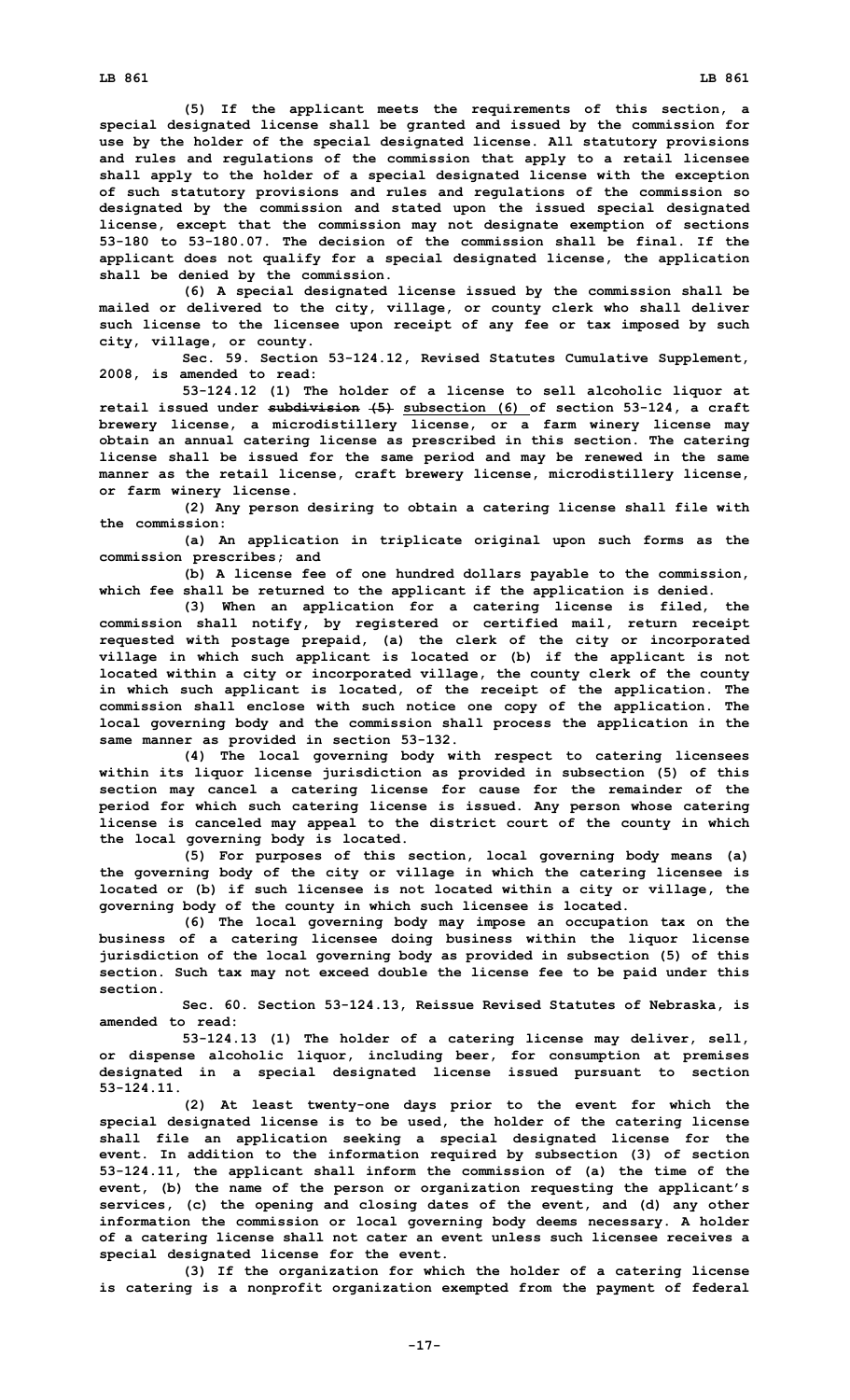**income taxes, such organization may share with such licensee <sup>a</sup> part or all of the proceeds from the sale of any alcoholic liquor sold and dispensed pursuant to this section.**

**(4) For purposes of this section, local governing body shall mean the governing body of the city or village in which the event will be held or, if the event will not be held within the corporate limits of <sup>a</sup> city or village, the governing body of the county in which such event will be held.**

**(5) Only the holder of <sup>a</sup> special designated license or employees of such licensee may dispense alcoholic liquor at the event which is being catered. Violation of any provision of this section or section 53-124.12 or any rules or regulations adopted and promulgated pursuant to such sections occurring during an event being catered by such licensee may be cause to revoke, cancel, or suspend the class of retail license issued under section 53-124 held by such licensee.**

**Sec. 61. Section 53-124.14, Reissue Revised Statutes of Nebraska, is amended to read:**

**53-124.14 (1) The commission may license the sale of alcoholic liquor at retail in the original package to applicants who reside in any county in which there is no incorporated city or village or in which the county seat is not located in an incorporated city or village if the licensed premises are situated in an unincorporated village having <sup>a</sup> population of twenty-five inhabitants or more.**

**(2) The commission may license the sale of beer at retail in any county outside the corporate limits of any city or village therein and license the sale of alcoholic liquor at retail for consumption on the premises and off the premises, sales in the original package only.**

**(3) The commission may license the sale of alcoholic liquor for consumption on the premises as provided in subdivision (5)(c) (6)(a)(iii) of section 53-124 on lands controlled by airport authorities when such land is located on and under county jurisdiction or by the Nebraska State Fair Board.**

**Sec. 62. Section 53-125, Reissue Revised Statutes of Nebraska, is amended to read:**

**53-125 No license of any kind shall be issued to (1) <sup>a</sup> person who is not <sup>a</sup> resident of Nebraska, except in case of railroad, airline, or boat licenses, (2) <sup>a</sup> person who is not of good character and reputation in the community in which he or she resides, (3) <sup>a</sup> person who is not <sup>a</sup> citizen of the United States, (4) <sup>a</sup> person who has been convicted of or has pleaded guilty to <sup>a</sup> felony under the laws of this state, any other state, or the United States, (5) <sup>a</sup> person who has been convicted of or has pleaded guilty to any Class <sup>I</sup> misdemeanor pursuant to Chapter 28, article 3, 4, 7, 8, 10, 11, or 12, or any similar offense under <sup>a</sup> prior criminal statute or in another state, except that any additional requirements imposed by this subdivision on May 18, 1983, shall not prevent any person holding <sup>a</sup> license on such date from retaining or renewing such license if the conviction or plea occurred prior to May 18, 1983, (6) <sup>a</sup> person whose license issued under the Nebraska Liquor Control Act has been revoked for cause, (7) <sup>a</sup> person who at the time of application for renewal of any license issued under the act would not be eligible for such license upon initial application, (8) <sup>a</sup> partnership, unless one of the partners is <sup>a</sup> resident of Nebraska and unless all the members of such partnership are otherwise qualified to obtain <sup>a</sup> license, (9) <sup>a</sup> limited liability company, unless one of the members is <sup>a</sup> resident of Nebraska and unless all the members of such company are otherwise qualified to obtain <sup>a</sup> license, if any officer or director of the limited liability company or any member having an ownership interest in the aggregate of more than twenty-five percent of such company would be ineligible to receive <sup>a</sup> license under this section for any reason other than the reasons stated in subdivisions (1) and (3) of this section, or if <sup>a</sup> manager of <sup>a</sup> limited liability company licensee would be ineligible to receive <sup>a</sup> license under this section for any reason, (10) <sup>a</sup> corporation, if any officer, manager, or director of the corporation or any stockholder owning in the aggregate more than twenty-five percent of the stock of such corporation would be ineligible to receive <sup>a</sup> license under this section for any reason other than the reasons stated in subdivisions (1) and (3) of this section, except that <sup>a</sup> manager of <sup>a</sup> corporate licensee shall be <sup>a</sup> resident of Nebraska. This subdivision shall not apply to railroad licenses, (11) <sup>a</sup> person whose place of business is conducted by <sup>a</sup> manager or agent unless such manager or agent possesses the same qualifications required of the licensee, (12) <sup>a</sup> person who does not own the premises for which <sup>a</sup> license is sought or does not have <sup>a</sup> lease or combination of leases on such premises for the full period for which the license is to be issued, (13) except as provided in this subdivision, an applicant whose spouse is ineligible under this section to receive and hold <sup>a</sup> liquor license. Such applicant shall become eligible for <sup>a</sup> liquor license only if the commission finds from the**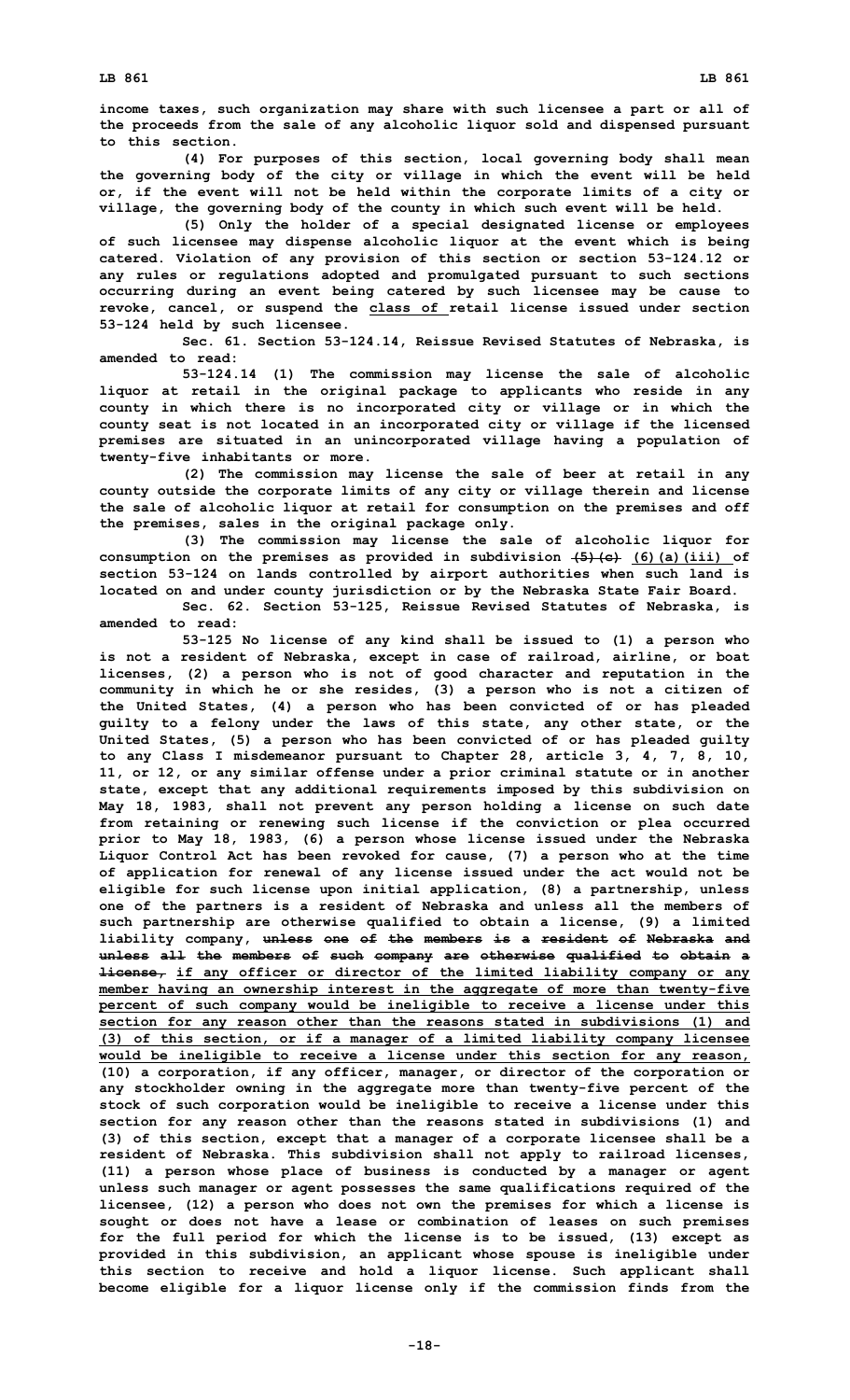**evidence that the public interest will not be infringed upon if such license is granted. It shall be prima facie evidence that when <sup>a</sup> spouse is ineligible to receive <sup>a</sup> liquor license the applicant is also ineligible to receive <sup>a</sup> liquor license. Such prima facie evidence shall be overcome if it is shown to the satisfaction of the commission (a) that the licensed business will be the sole property of the applicant and (b) that such licensed premises will be properly operated, (14) <sup>a</sup> person seeking <sup>a</sup> license for premises which do not meet standards for fire safety as established by the State Fire Marshal, (15) <sup>a</sup> law enforcement officer, except that this subdivision shall not prohibit <sup>a</sup> law enforcement officer from holding membership in any nonprofit organization holding <sup>a</sup> liquor license or from participating in any manner in the management or administration of <sup>a</sup> nonprofit organization, or (16) <sup>a</sup> person less than twenty-one years of age.**

**When <sup>a</sup> trustee is the licensee, the beneficiary or beneficiaries of the trust shall comply with the requirements of this section, but nothing in this section shall prohibit any such beneficiary from being <sup>a</sup> minor or <sup>a</sup> person who is mentally incompetent.**

**Sec. 63. Section 53-129, Revised Statutes Cumulative Supplement, 2008, is amended to read:**

**53-129 Retail, craft brewery, and microdistillery licenses issued under the Nebraska Liquor Control Act apply only to that part of the premises described in the application approved by the commission and in the license issued on the application, and only one location shall be described in each license. After such license has been granted for particular premises, the commission, with the approval of the local governing body and upon proper showing, may endorse upon the license permission to add to, delete from, or abandon the premises described in such license and, if applicable, to move from the premises to other premises approved by it, but in order to obtain such approval the retail, craft brewery, or microdistillery licensee shall file with the local governing body <sup>a</sup> request in writing and <sup>a</sup> statement under oath which shows that the premises as added to or deleted from or to which such move is to be made comply in all respects with the requirements of the act. No such addition, deletion, or move shall be made by any such licensee until the license has been endorsed to that effect in writing by the local governing body and by the commission and the licensee furnishes proof of payment of the state registration renewal fee prescribed in subsection (4) of section 53-131.**

**Sec. 64. Section 53-130, Reissue Revised Statutes of Nebraska, is amended to read:**

**53-130 (1) New licenses to manufacturers, wholesalers, railroads, airlines, boats, and nonbeverage users of alcoholic liquor may be issued by the commission upon (1) (a) written application in duplicate filed in the manner and on such forms as the commission prescribes and in which the applicant for <sup>a</sup> beer wholesale license sets forth the sales territory in Nebraska in which it is authorized by <sup>a</sup> manufacturer or manufacturers to sell their brand or brands and the name of such brand or brands, (2) (b) receipt of bond, (3) (c) payment in advance of the state registration nonrefundable application fee of forty-five dollars and the license fee, and (4) (d) such notice and hearing as the commission fixes by its own order.**

**(2) <sup>A</sup> notice of such application shall be served upon the manufacturer or manufacturers listed in any application for <sup>a</sup> beer wholesale license and upon any existing wholesaler licensed to sell the brand or brands in the described sales territory.**

**(3) <sup>A</sup> license so issued may be renewed without formal application upon payment of license fees and registration fees. <sup>a</sup> renewal fee of forty-five dollars. The payment of such fees shall be an affirmative representation and certification by the licensee that all answers contained in an application, if submitted, would be the same in all material respects as the answers contained in the last previous application. The commission may at any time require <sup>a</sup> licensee to submit an application.**

**Sec. 65. Section 53-131, Revised Statutes Supplement, 2009, is amended to read:**

**53-131 (1) Any person desiring to obtain <sup>a</sup> new license to sell alcoholic liquor at retail, <sup>a</sup> craft brewery license, or <sup>a</sup> microdistillery license shall file with the commission:**

**(a) An application in triplicate original upon forms the commission prescribes, including the information required by subsection (3) of this section for an application to operate <sup>a</sup> cigar bar;**

**(b) The license fee if under section 53-124 and section 57 of this act such fee is payable to the commission, which fee shall be returned to the applicant if the application is denied; , except that if the applicant is making application to operate <sup>a</sup> cigar bar, the initial application fee is**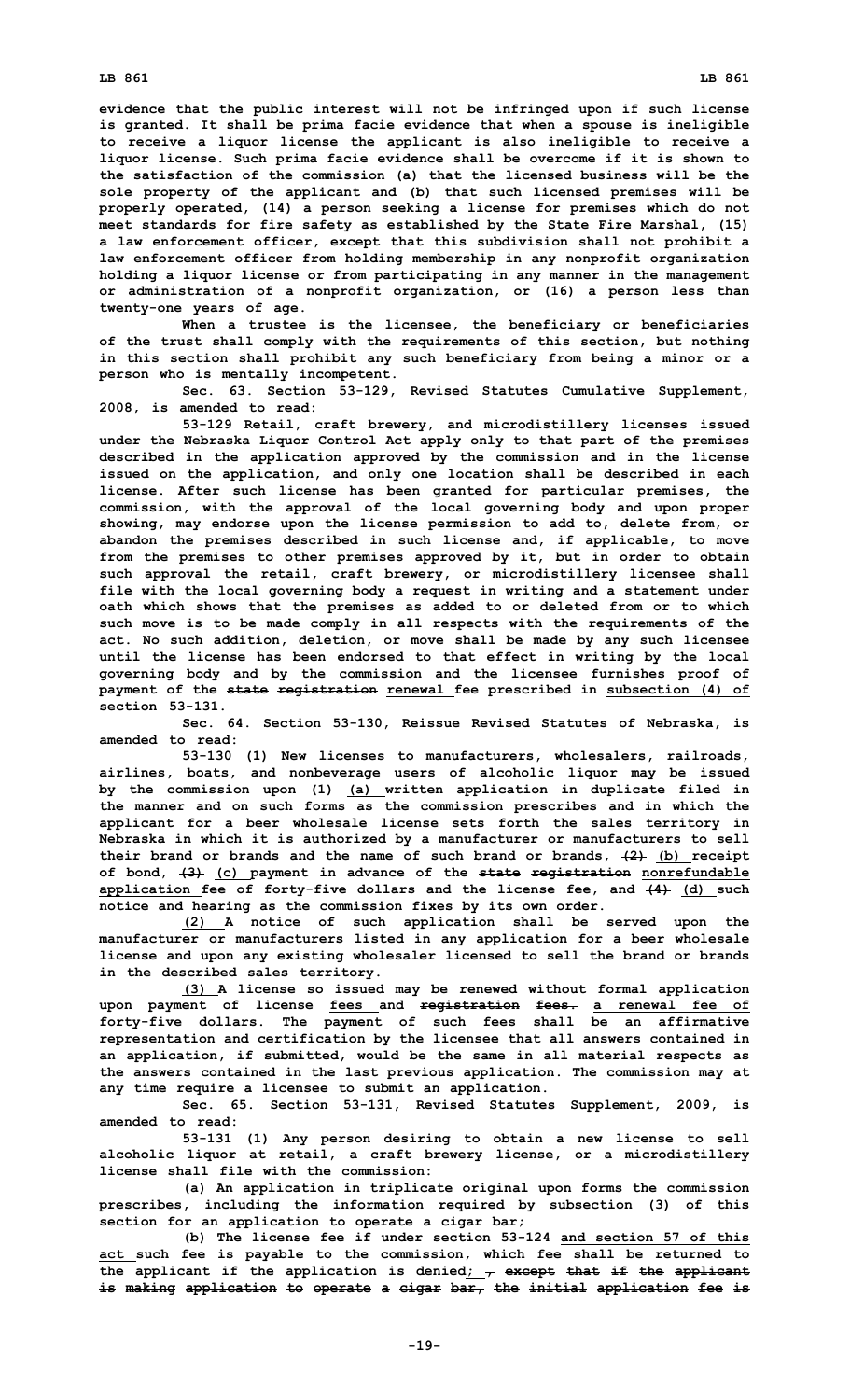**nonrefundable as provided in subdivision (5)(c) of section 53-124; and**

**(c) The state registration nonrefundable application fee in the sum of forty-five four hundred dollars, except that the nonrefundable application fee for an application for <sup>a</sup> cigar bar shall be one thousand dollars.**

**(2) The commission shall notify, by registered or certified mail, return receipt requested with postage prepaid, (a) the clerk of the city or village in which such license is sought or (b) if the license sought is not sought within <sup>a</sup> city or village, the county clerk of the county in which such license is sought, of the receipt of the application and shall enclose one copy of the application with the notice. No such license shall be issued or denied by the commission until the expiration of the time allowed for the receipt of <sup>a</sup> recommendation of denial or an objection requiring <sup>a</sup> hearing under subdivision (1)(a) or (b) of section 53-133. During the period of forty-five days after the date of receiving such application from the commission, the local governing body of such city, village, or county may make and submit to the commission recommendations relative to the granting or refusal to grant such license to the applicant.**

**(3) For an application to operate <sup>a</sup> cigar bar, the application shall include proof of the cigar bar's annual gross revenue as requested by the commission and such other information as requested by the commission to establish the intent to operate as <sup>a</sup> cigar bar. The commission may adopt and promulgate rules and regulations to regulate cigar bars.**

**(4) For renewal of <sup>a</sup> license under this section, <sup>a</sup> licensee shall file with the commission an application, the license fee as provided in subdivision (1)(b) of this section, and <sup>a</sup> renewal fee of forty-five dollars.**

**Sec. 66. Section 53-132, Revised Statutes Cumulative Supplement, 2008, is amended to read:**

**53-132 (1) If no hearing is required pursuant to subdivision (1)(a) or (b) of section 53-133 and the commission has no objections pursuant to subdivision (1)(c) of such section, the commission may waive the forty-five-day objection period and, if not otherwise prohibited by law, cause <sup>a</sup> retail license, craft brewery license, or microdistillery license to be signed by its chairperson, attested by its executive director over the seal of the commission, and issued in the manner provided in subsection (4) of this section as a matter of course.**

**(2) <sup>A</sup> retail license, craft brewery license, or microdistillery license may be issued to any qualified applicant if the commission finds that (a) the applicant is fit, willing, and able to properly provide the service proposed within the city, village, or county where the premises described in the application are located, (b) the applicant can conform to all provisions and requirements of and rules and regulations adopted pursuant to the Nebraska Liquor Control Act, (c) the applicant has demonstrated that the type of management and control to be exercised over the premises described in the application will be sufficient to insure that the licensed business can conform to all provisions and requirements of and rules and regulations adopted pursuant to the act, and (d) the issuance of the license is or will be required by the present or future public convenience and necessity.**

**(3) In making its determination pursuant to subsection (2) of this section the commission shall consider:**

**(a) The recommendation of the local governing body;**

**(b) The existence of <sup>a</sup> citizens' protest made in accordance with section 53-133;**

**(c) The existing population of the city, village, or county and its projected growth;**

**(d) The nature of the neighborhood or community of the location of the proposed licensed premises;**

**(e) The existence or absence of other retail licenses, craft brewery licenses, or microdistillery licenses with similar privileges within the neighborhood or community of the location of the proposed licensed premises and whether, as evidenced by substantive, corroborative documentation, the issuance of such license would result in or add to an undue concentration of licenses with similar privileges and, as <sup>a</sup> result, require the use of additional law enforcement resources;**

**(f) The existing motor vehicle and pedestrian traffic flow in the vicinity of the proposed licensed premises;**

**(g) The adequacy of existing law enforcement;**

**(h) Zoning restrictions;**

**(i) The sanitation or sanitary conditions on or about the proposed licensed premises; and**

**(j) Whether the type of business or activity proposed to be operated in conjunction with the proposed license is and will be consistent with the public interest.**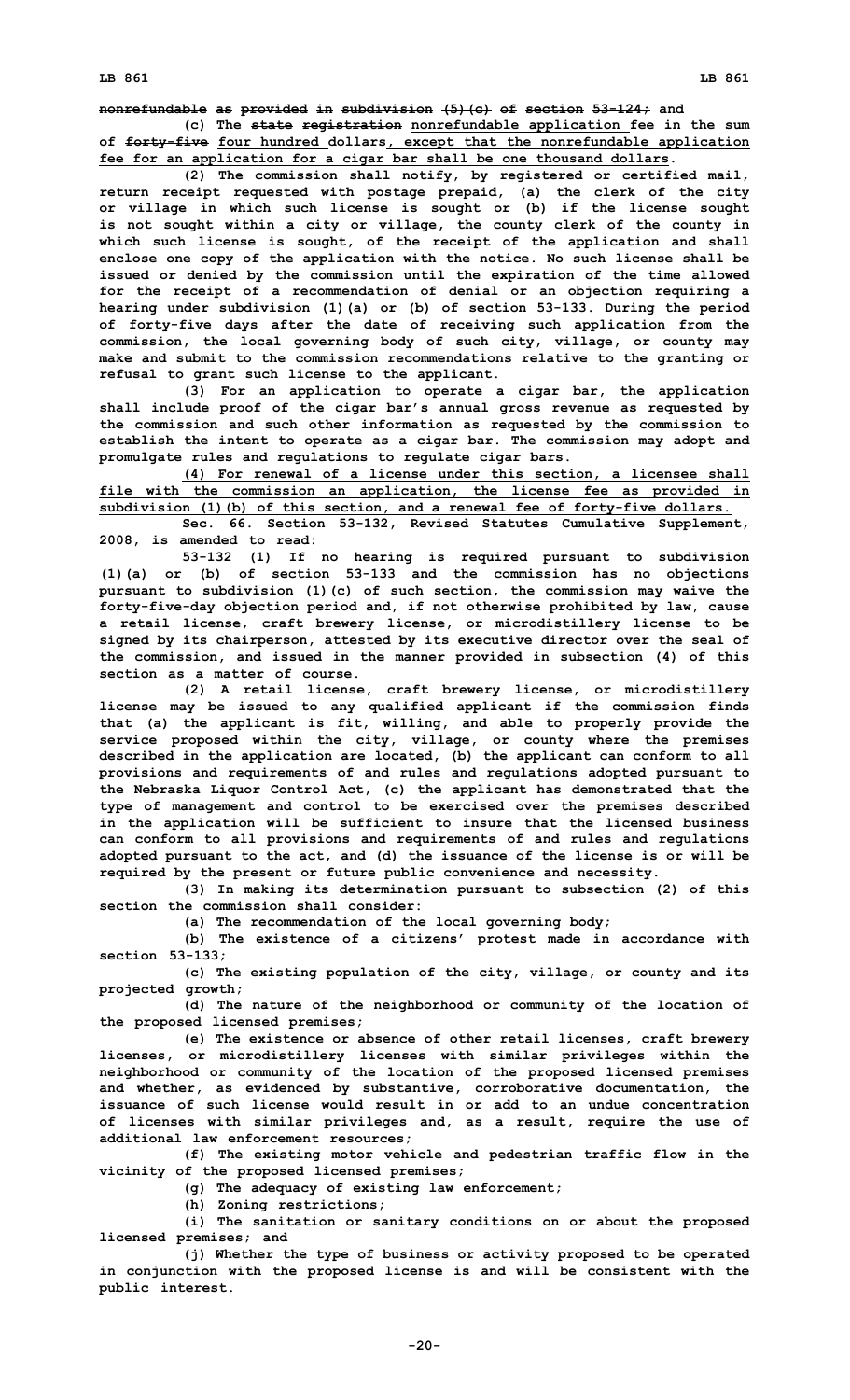**(4) Retail licenses, craft brewery licenses, or microdistillery licenses issued or renewed by the commission shall be mailed or delivered to the clerk of the city, village, or county who shall deliver the same to the licensee upon receipt from the licensee of proof of payment of (a) the license fee if by the terms of subdivision (5) subsection (6) of section 53-124 the fee is payable to the treasurer of such city, village, or county, (b) any fee for publication of notice of hearing before the local governing body upon the application for the license, (c) the fee for publication of notice of renewal as provided in section 53-135.01, and (d) occupation taxes, if any, imposed by such city, village, or county. Notwithstanding any ordinance or charter power to the contrary, no city, village, or county shall impose an occupation tax on the business of any person, firm, or corporation licensed under the act and doing business within the corporate limits of such city or village or within the boundaries of such county in any sum which exceeds two times the amount of the license fee required to be paid under the act to obtain such license.**

**(5) Each license shall designate the name of the licensee, the place of business licensed, and the type of license issued.**

**Sec. 67. Section 53-133, Revised Statutes Cumulative Supplement, 2008, is amended to read:**

**53-133 (1) The commission shall set for hearing before it any application for <sup>a</sup> retail license, craft brewery license, or microdistillery license relative to which it has received:**

**(a) Within forty-five days after the date of receipt of such application by the city, village, or county clerk, <sup>a</sup> recommendation of denial from the city, village, or county;**

**(b) Within ten days after the receipt of <sup>a</sup> recommendation from the city, village, or county, or, if no recommendation is received, within forty-five days after the date of receipt of such application by the city, village, or county clerk, objections in writing by not less than three persons residing within such city, village, or county, protesting the issuance of the license. Withdrawal of the protest does not prohibit the commission from conducting <sup>a</sup> hearing based upon the protest as originally filed and making an independent finding as to whether the license should or should not be issued; or**

**(c) Within forty-five days after the date of receipt of such application by the city, village, or county clerk, objections by the commission or any duly appointed employee of the commission, protesting the issuance of the license; or.**

**(d) An indication on the application that the location of <sup>a</sup> proposed retail establishment is within one hundred fifty feet of <sup>a</sup> church as described in subsection (2) of section 53-177.**

**(2) Hearings upon such applications shall be in the following manner: Notice indicating the time and place of such hearing shall be mailed to the applicant, the local governing body, and each individual protesting <sup>a</sup> license pursuant to subdivision (1)(b) of this section, and any church affected as described in subdivision (1)(d) of this section, by certified mail, return receipt requested, at least fifteen days prior to such hearing. The notice shall state that the commission will receive evidence for the purpose of determining whether to approve or deny the application. Mailing to the attorney of record of <sup>a</sup> party shall be deemed to fulfill the purposes of this section. The commission may receive evidence, including testimony and documentary evidence, and may hear and question witnesses concerning the application.**

**Sec. 68. Section 53-134, Revised Statutes Cumulative Supplement, 2008, is amended to read:**

**53-134 The local governing body of any city or village with respect to licenses within its corporate limits and the local governing body of any county with respect to licenses not within the corporate limits of any city or village but within the county shall have the following powers, functions, and duties with respect to retail, craft brewery, and microdistillery licenses:**

**(1) To cancel or revoke for cause retail, craft brewery, or microdistillery licenses to sell or dispense alcoholic liquor issued to persons for premises within its jurisdiction, subject to the right of appeal to the commission;**

**(2) To enter or to authorize any law enforcement officer to enter at any time upon any premises licensed under the Nebraska Liquor Control Act to determine whether any provision of the act, any rule or regulation adopted and promulgated pursuant to the act, or any ordinance, resolution, rule, or regulation adopted by the local governing body has been or is being violated and at such time examine the premises of such licensee in connection with such determination;**

**(3) To receive <sup>a</sup> signed complaint from any citizen within its**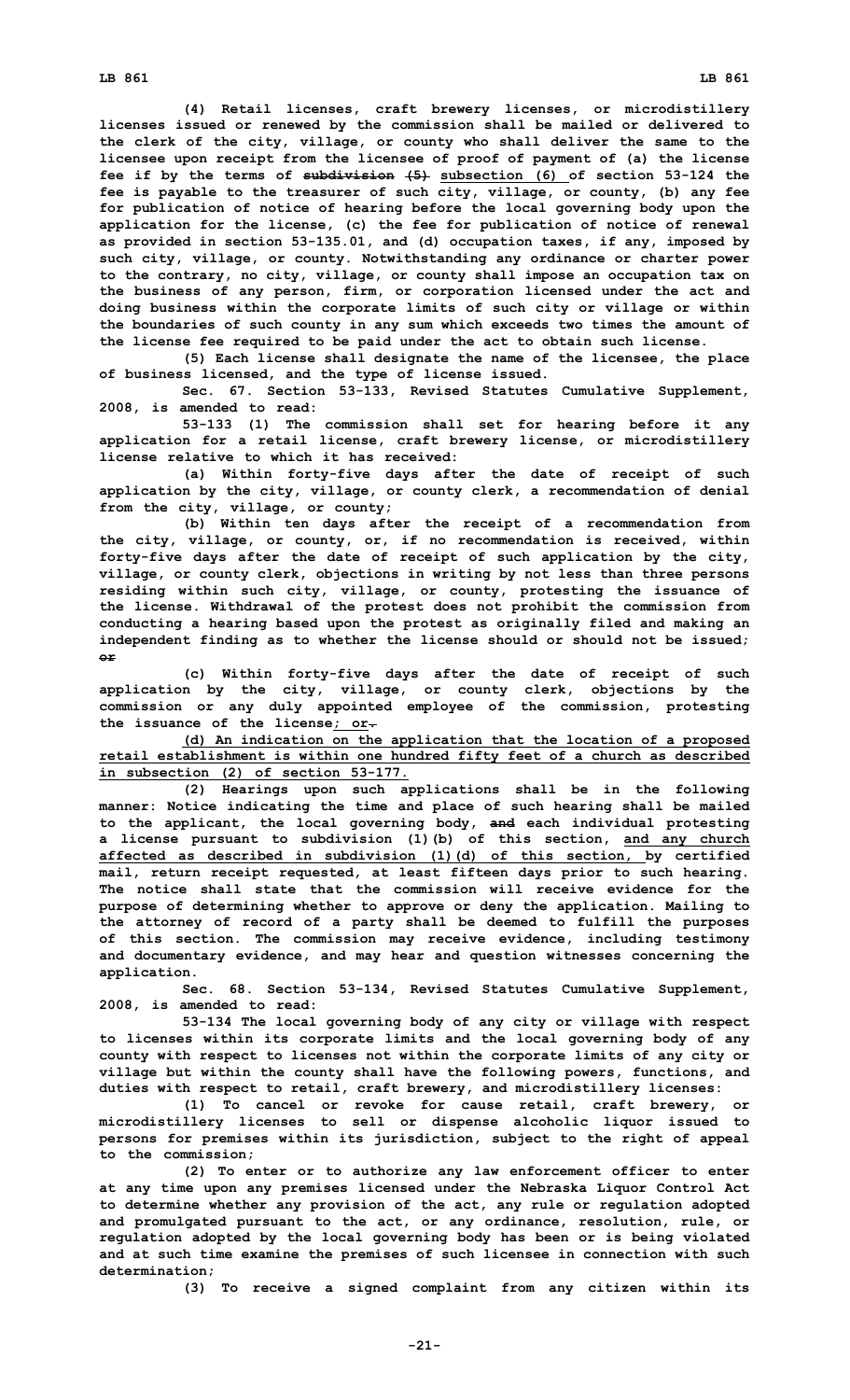**jurisdiction that any provision of the act, any rule or regulation adopted and promulgated pursuant to the act, or any ordinance, resolution, rule, or regulation relating to alcoholic liquor has been or is being violated and to act upon such complaints in the manner provided in the act;**

**(4) To receive retail license fees, craft brewery license fees, and microdistillery license fees as provided in section 53-124 and section 57 of this act and pay the same, after the license has been delivered to the applicant, to the city, village, or county treasurer;**

**(5) To examine or cause to be examined any applicant or any retail licensee, craft brewery licensee, or microdistillery licensee upon whom notice of cancellation or revocation has been served as provided in the act, to examine or cause to be examined the books and records of any applicant or licensee, and to hear testimony and to take proof for its information in the performance of its duties. For purposes of obtaining any of the information desired, the local governing body may authorize its agent or attorney to act on its behalf;**

**(6) To cancel or revoke on its own motion any license if, upon the same notice and hearing as provided in section 53-134.04, it determines that the licensee has violated any of the provisions of the act or any valid and subsisting ordinance, resolution, rule, or regulation duly enacted, adopted, and promulgated relating to alcoholic liquor. Such order of cancellation or revocation may be appealed to the commission within thirty days after the date of the order by filing <sup>a</sup> notice of appeal with the commission. The commission shall handle the appeal in the manner provided for hearing on an application in section 53-133; and**

**(7) Upon receipt from the commission of the notice and copy of application as provided in section 53-131, to fix <sup>a</sup> time and place for <sup>a</sup> hearing at which the local governing body shall receive evidence, either orally or by affidavit from the applicant and any other person, bearing upon the propriety of the issuance of <sup>a</sup> license. Notice of the time and place of such hearing shall be published in <sup>a</sup> legal newspaper in or of general circulation in such city, village, or county one time not less than seven and not more than fourteen days before the time of the hearing. Such notice shall include, but not be limited to, <sup>a</sup> statement that all persons desiring to give evidence before the local governing body in support of or in protest against the issuance of such license may do so at the time of the hearing. Such hearing shall be held not more than forty-five days after the date of receipt of the notice from the commission, and after such hearing the local governing body shall cause to be recorded in the minute record of their proceedings <sup>a</sup> resolution recommending either issuance or refusal of such license. The clerk of such city, village, or county shall mail to the commission by first-class mail, postage prepaid, <sup>a</sup> copy of the resolution which shall state the cost of the published notice, except that failure to comply with this provision shall not void any license issued by the commission. If the commission refuses to issue such <sup>a</sup> license, the cost of publication of notice shall be paid by the commission from the security for costs.**

**Sec. 69. Section 53-135, Reissue Revised Statutes of Nebraska, is amended to read:**

**53-135 <sup>A</sup> retail license issued by the commission and outstanding may be automatically renewed by the commission without formal application upon payment of the state registration renewal fee and license fee if payable to the commission. The payment shall be an affirmative representation and certification by the licensee that all answers contained in an application, if submitted, would be the same in all material respects as the answers contained in the last previous application. The commission may at any time require <sup>a</sup> licensee to submit an application, and the commission shall at any time require <sup>a</sup> licensee to submit an application if requested in writing to do so by the local governing body.**

**If <sup>a</sup> licensee files an application form in triplicate original upon seeking renewal of his or her license, the application shall be processed as set forth in section 53-131.**

**Any licensed retail premises located in an area which is annexed to any governmental subdivision shall file <sup>a</sup> formal application for <sup>a</sup> license, and while such application is pending, the licensee may continue all license privileges until the original license expires or is canceled or revoked. If such license expires within sixty days following the annexation date of such area, the license may be renewed by order of the commission for not more than one year.**

**Sec. 70. Section 53-138.01, Reissue Revised Statutes of Nebraska, is amended to read:**

**53-138.01 The State Treasurer shall credit three hundred ninety-five dollars of each four-hundred-dollar application fee and forty dollars of each**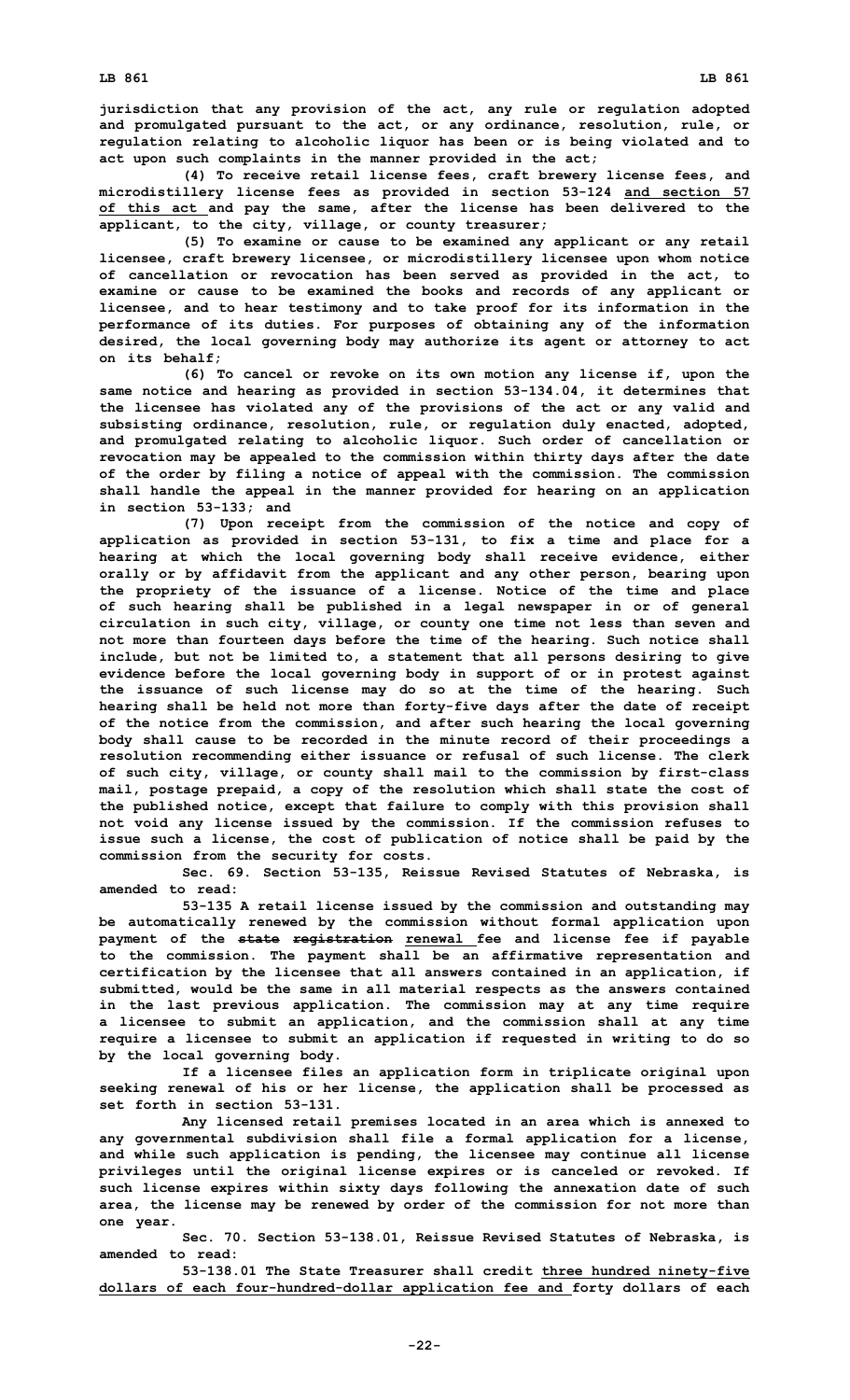**state registration forty-five-dollar application fee and each renewal fee to the General Fund and the remaining five dollars to the Nebraska Liquor Control Commission Rule and Regulation Cash Fund to be used for providing licensees with materials pursuant to section 53-117.05. All retail license fees received by the city or village treasurer, as the case may be, shall inure to the school fund of the district lying wholly or partially within the corporate limits of such city or village. The State Treasurer shall credit all distribute license fees received by the commission for licenses issued pertaining to alcoholic liquor, including beer, to the temporary school fund to be used for the support of the common schools as provided in accordance with Article VII, section 5, of the Constitution of Nebraska. All retail license fees received by the county treasurer, as provided in section 53-124, shall be credited to the school fund of the county.**

**Sec. 71. Section 53-139, Reissue Revised Statutes of Nebraska, is amended to read:**

**53-139 No person shall receive <sup>a</sup> retail license to sell alcoholic liquor upon any premises used as <sup>a</sup> restaurant or as <sup>a</sup> club unless such premises or plan of operation strictly complies with the provisions of subdivisions (18) and (19) of section 53-103. sections 17 and 38 of this act.**

**Sec. 72. Section 53-149, Reissue Revised Statutes of Nebraska, is amended to read:**

**53-149 (1) <sup>A</sup> license shall be purely <sup>a</sup> personal privilege, good for not to exceed one year after issuance unless sooner revoked as provided in the Nebraska Liquor Control Act, and shall not constitute property, nor shall it be subject to attachment, garnishment, or execution, nor shall it be alienable or transferable, voluntarily or involuntarily, or subject to being encumbered or hypothecated.**

**(2) <sup>A</sup> license issued under the act terminates immediately upon the sale of the licensed premises named in such license. The purchaser or transferee may submit an application for <sup>a</sup> license under the act prior to closing such sale or transfer. While such application is pending, the purchaser may request and obtain <sup>a</sup> temporary operating permit from the commission which shall authorize the purchaser to continue the business which was conducted on the purchased premises under the terms and conditions of the terminated license for ninety days or until the purchaser has obtained <sup>a</sup> license in its own name, whichever occurs sooner. Prior to the issuance of <sup>a</sup> temporary operating permit, the purchaser shall supply the commission with documentation from the seller that the seller is current on all accounts with any wholesaler under section 53-123.02. <sup>A</sup> seller who provides false information regarding such accounts is guilty of <sup>a</sup> Class IV misdemeanor for each offense. In the absence of such temporary operating permit, the purchaser shall not manufacture, store, or sell alcoholic liquor on the purchased premises until the purchaser has obtained <sup>a</sup> license in the purchaser's own name. If the application is withdrawn by the applicant or is denied by the commission, the previous license may be reinstated at the discretion of the commission upon request by the previous licensee.**

**Such (3) <sup>A</sup> license shall not descend by the laws of testate or intestate devolution, but it shall cease upon the death of the licensee, except that (1) (a) executors or administrators of the estate of any deceased licensee, when such estate consists in part of alcoholic liquor, or <sup>a</sup> partnership or limited liability company upon the death of one or more of the partners or members, may continue the business of the sale or manufacture of alcoholic liquor under order of the appropriate court and may exercise the privileges of the deceased or deceased partner or member after the death of such decedent until the expiration of such license, but if such license would have expired within two months following the death of the licensee, the license may be renewed by the administrators or executors with the approval of the appropriate court for <sup>a</sup> period not to exceed one additional year; or (2) (b) when <sup>a</sup> license is issued to <sup>a</sup> husband and wife, as colicensees with rights of survivorship, upon the death of one spouse the survivor may exercise all rights and privileges under such license in his or her own name. The trustee of any insolvent or bankrupt licensee, when such estate consists in part of alcoholic liquor, may continue the business of the sale or manufacture of alcoholic liquor under order of the appropriate court and may exercise the privileges of the insolvent or bankrupt licensee until the expiration of such license.**

**Sec. 73. Section 53-164.01, Revised Statutes Cumulative Supplement, 2008, is amended to read:**

**53-164.01 Payment of the tax provided for in section 53-160 on alcoholic liquor shall be paid by the manufacturer or wholesaler as follows:**

**(1)(a) All manufacturers or wholesalers, except farm winery producers, whether inside or outside this state shall, on or before the**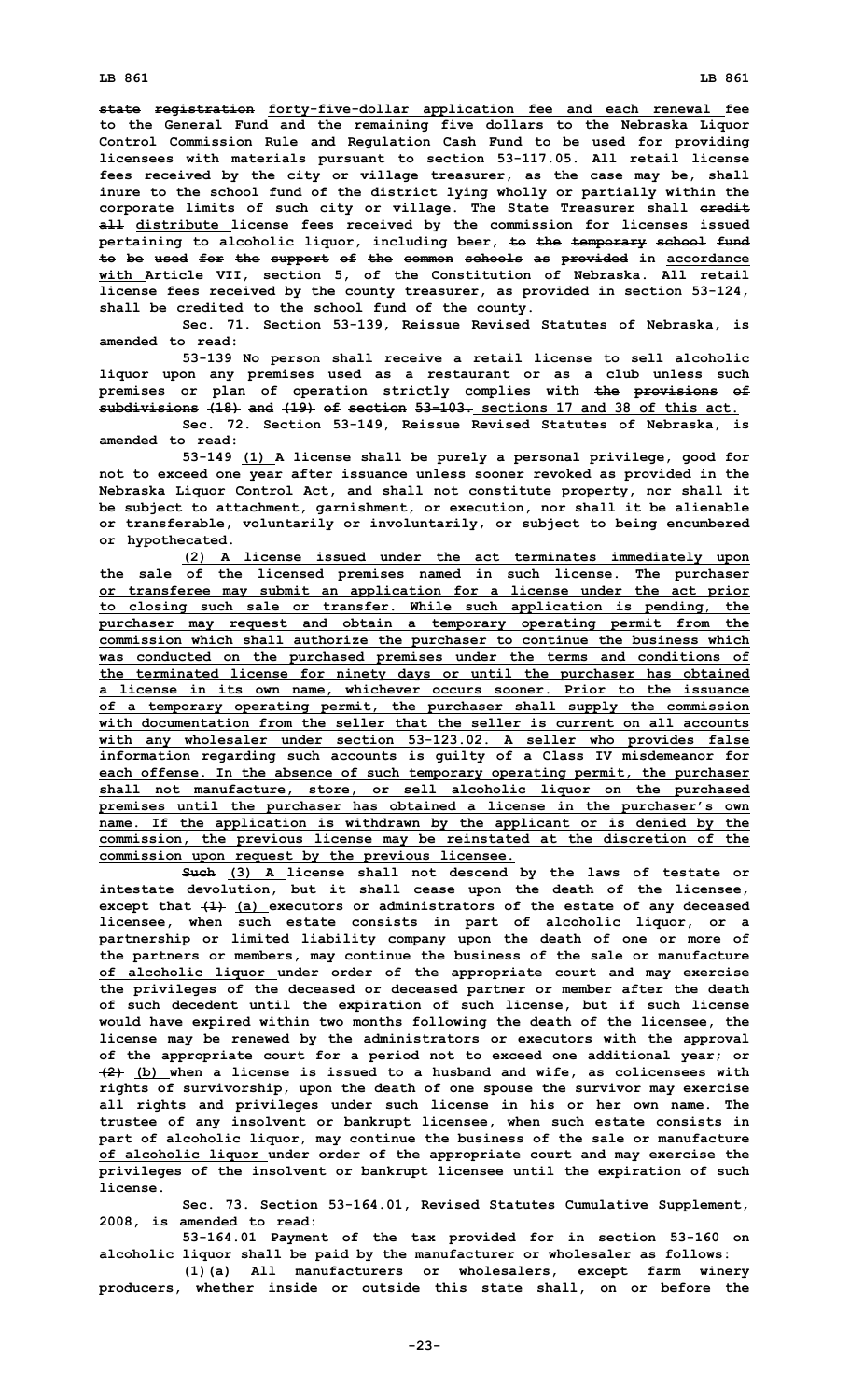**twenty-fifth day of each calendar month following the month in which shipments were made, submit <sup>a</sup> report to the commission upon forms furnished by the commission showing the total amount of alcoholic liquor in gallons or fractional parts thereof shipped by such manufacturer or wholesaler, whether inside or outside this state, during the preceding calendar month;**

**(b) All beer wholesalers shall, on or before the twenty-fifth day of each calendar month following the month in which shipments were made, submit <sup>a</sup> report to the commission upon forms furnished by the commission showing the total amount of beer in gallons or fractional parts thereof shipped by all manufacturers, whether inside or outside this state, during the preceding calendar month to such wholesaler;**

**(c)(i) Except as provided in subdivision (ii) of this subdivision, farm winery producers which paid less than one thousand dollars of excise taxes pursuant to section 53-160 for the previous calendar year and which will pay less than one thousand dollars of excise taxes pursuant to section 53-160 for the current calendar year shall, on or before the twenty-fifth day of the calendar month following the end of the year in which wine was packaged or bottled for sale, submit <sup>a</sup> report to the commission upon forms furnished by the commission showing the total amount of wine in gallons or fractional parts thereof packaged or bottled by such producer during the preceding calendar year; and**

**(c) (ii) Farm winery producers which paid one thousand dollars or more of excise taxes pursuant to section 53-160 for the previous calendar year or which become liable for one thousand dollars or more of excise taxes pursuant to section 53-160 during the current calendar year shall, on or before the twenty-fifth day of each calendar month following the month in which wine was packaged or bottled for sale, submit <sup>a</sup> report to the commission upon forms furnished by the commission showing the total amount of wine in gallons or fractional parts thereof packaged or bottled by such producer during the preceding calendar month. A farm winery producer which becomes liable for one thousand dollars or more of excise taxes pursuant to section 53-160 during the current calendar year shall also pay such excise taxes immediately;**

**(d) <sup>A</sup> craft brewery shall, on or before the twenty-fifth day of each calendar month following the month in which the beer was produced for sale, submit <sup>a</sup> report to the commission on forms furnished by the commission showing the total amount of beer in gallons or fractional parts thereof produced for sale by the craft brewery during the preceding calendar month;**

**(e) <sup>A</sup> microdistillery shall, on or before the twenty-fifth day of each calendar month following the month in which the distilled liquor was produced for sale, submit <sup>a</sup> report to the commission on forms furnished by the commission showing the total amount of distilled liquor in gallons or fractional parts thereof produced for sale by the microdistillery during the preceding calendar month; and**

**(f) Reports submitted pursuant to subdivision (a), (b), or (c) of this subdivision shall also contain a statement of the total amount of alcoholic liquor, except beer, in gallons or fractional parts thereof shipped to licensed retailers inside this state and such other information as the commission may require;**

**(2) The wholesaler or farm winery producer shall at the time of the filing of the report pay to the commission the tax due on alcoholic liquor, except beer, shipped to licensed retailers inside this state at the rate fixed in accordance with section 53-160. The tax due on beer shall be paid by the wholesaler on beer shipped from all manufacturers;**

**(3) The tax imposed pursuant to section 53-160 shall be due on the date the report is due less <sup>a</sup> discount of one percent of the tax on alcoholic liquor for submitting the report and paying the tax in <sup>a</sup> timely manner. The discount shall be deducted from the payment of the tax before remittance to the commission and shall be shown in the report to the commission as required in this section. If the tax is not paid within the time provided in this section, the discount shall not be allowed and shall not be deducted from the tax;**

**(4) If the report is not submitted by the twenty-fifth day of the calendar month or if the tax is not paid to the commission by the twenty-fifth day of the calendar month, the following penalties shall be assessed on the amount of the tax: One to five days late, three percent; six to ten days late, six percent; and over ten days late, ten percent. In addition, interest on the tax shall be collected at the rate of one percent per month, or fraction of <sup>a</sup> month, from the date the tax became due until paid;**

**(5) No tax shall be levied or collected on alcoholic liquor manufactured inside this state and shipped or transported outside this state for sale and consumption outside this state;**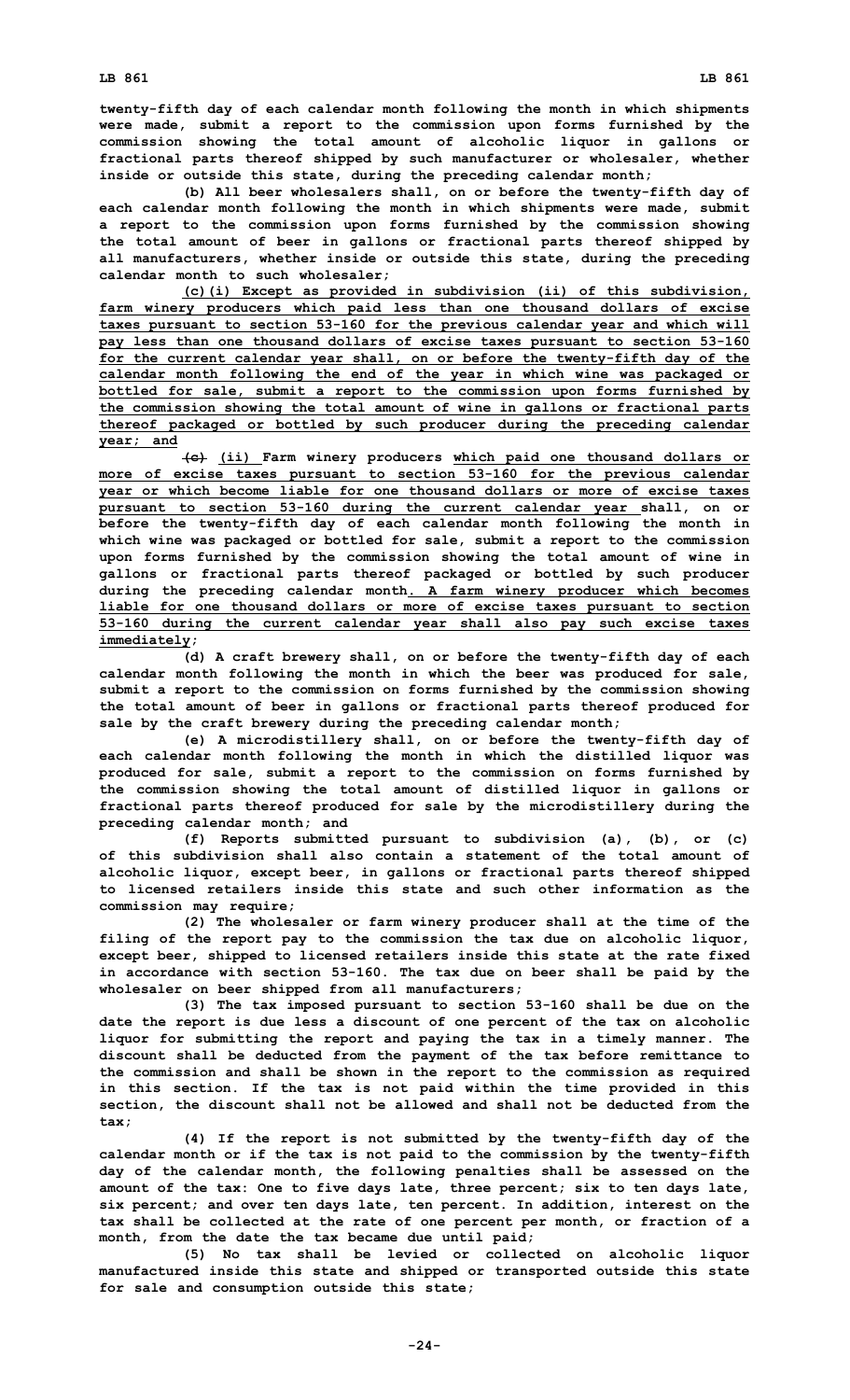**(6) In order to insure the payment of all state taxes on alcoholic liquor, together with interest and penalties, persons required to submit reports and payment of the tax shall, at the time of application for <sup>a</sup> license under section 53-124 and section 57 of this act, enter into <sup>a</sup> surety bond with corporate surety, both the bond form and surety to be approved by the commission. Subject to the limitations specified in this subdivision, the amount of the bond required of any taxpayer shall be fixed by the commission and may be increased or decreased by the commission at any time. In fixing the amount of the bond, the commission shall require <sup>a</sup> bond equal to the amount of the taxpayer's estimated maximum monthly excise tax ascertained in <sup>a</sup> manner as determined by the commission. Nothing in this section shall prevent or prohibit the commission from accepting and approving bonds which run for <sup>a</sup> term longer than the license period. The amount of <sup>a</sup> bond required of any one taxpayer shall not be less than one thousand dollars. The bonds required by this section shall be filed with the commission; and**

**(7) When <sup>a</sup> manufacturer or wholesaler sells and delivers alcoholic liquor upon which the tax has been paid to any instrumentality of the armed forces of the United States engaged in resale activities as provided in section 53-160.01, the manufacturer or wholesaler shall be entitled to <sup>a</sup> credit in the amount of the tax paid in the event no tax is due on such alcoholic liquor as provided in such section. The amount of the credit, if any, shall be deducted from the tax due on the following monthly report and subsequent reports until liquidated.**

**Sec. 74. Section 53-169.01, Revised Statutes Cumulative Supplement, 2008, is amended to read:**

**53-169.01 No manufacturer of alcoholic liquor holding <sup>a</sup> manufacturer's license under section 53-123.01 and no manufacturer of alcoholic liquor outside this state manufacturing alcoholic liquor, except beer, for distribution and sale within this state shall, directly or indirectly, as owner or part owner, or through <sup>a</sup> subsidiary or affiliate, or by any officer, director, or employee thereof, or by stock ownership, interlocking directors, trusteeship, loan, mortgage, or lien on any personal or real property, or as guarantor, endorser, or surety, be interested in the ownership, conduct, operation, or management of any alcoholic liquor wholesaler holding an alcoholic liquor wholesale license, except beer, under section 53-123.02. unless such interest in the licensed wholesaler was acquired or became effective prior to January 1, 2007.**

**No manufacturer of alcoholic liquor holding <sup>a</sup> manufacturer's license under section 53-123.01 and no manufacturer of alcoholic liquor outside this state manufacturing alcoholic liquor, except beer, for distribution and sale within this state shall be interested directly or indirectly, as lessor or lessee, as owner or part owner, or through <sup>a</sup> subsidiary or affiliate, or by any officer, director, or employee thereof, or by stock ownership, interlocking directors, or trusteeship in the premises upon which the place of business of an alcoholic liquor wholesaler holding an alcoholic liquor wholesale license, except beer, under section 53-123.02 is located, established, conducted, or operated in whole or in part unless such interest was acquired or became effective prior to April 17, 1947.**

**Sec. 75. Section 53-172, Reissue Revised Statutes of Nebraska, is amended to read:**

**53-172 No manufacturer or wholesaler shall sell or deliver any original package containing alcoholic liquor, except beer and wine, manufactured or distributed by him or her unless the package has affixed thereto <sup>a</sup> clear and legible label containing the name and address of the manufacturer, the kind of alcoholic liquor contained in the package, and, in the case of alcoholic liquor other than beer, the date when manufactured. No original package of alcoholic liquor shall be delivered by any manufacturer or wholesaler unless the package is securely sealed so that the contents cannot be removed without breaking the seal placed thereon by such manufacturer, and no other licensee shall sell, have in his or her possession, or use any original package which does not comply with this section and section 53-174 or which does not bear evidence that such original package, when delivered to him or her, complied with this section.**

**Sec. 76. Section 53-177, Revised Statutes Supplement, 2009, is amended to read:**

**53-177 (1) No Except as otherwise provided in subsection (2) of this section, no license shall be issued for the sale at retail of any alcoholic liquor within one hundred and fifty feet of any church, school, hospital, or home for aged or indigent persons or for veterans, their wives or children. This prohibition does not apply (a) to any location within such distance of one hundred and fifty feet for which <sup>a</sup> license to sell alcoholic liquor at retail has been granted by the Nebraska Liquor Control Commission for**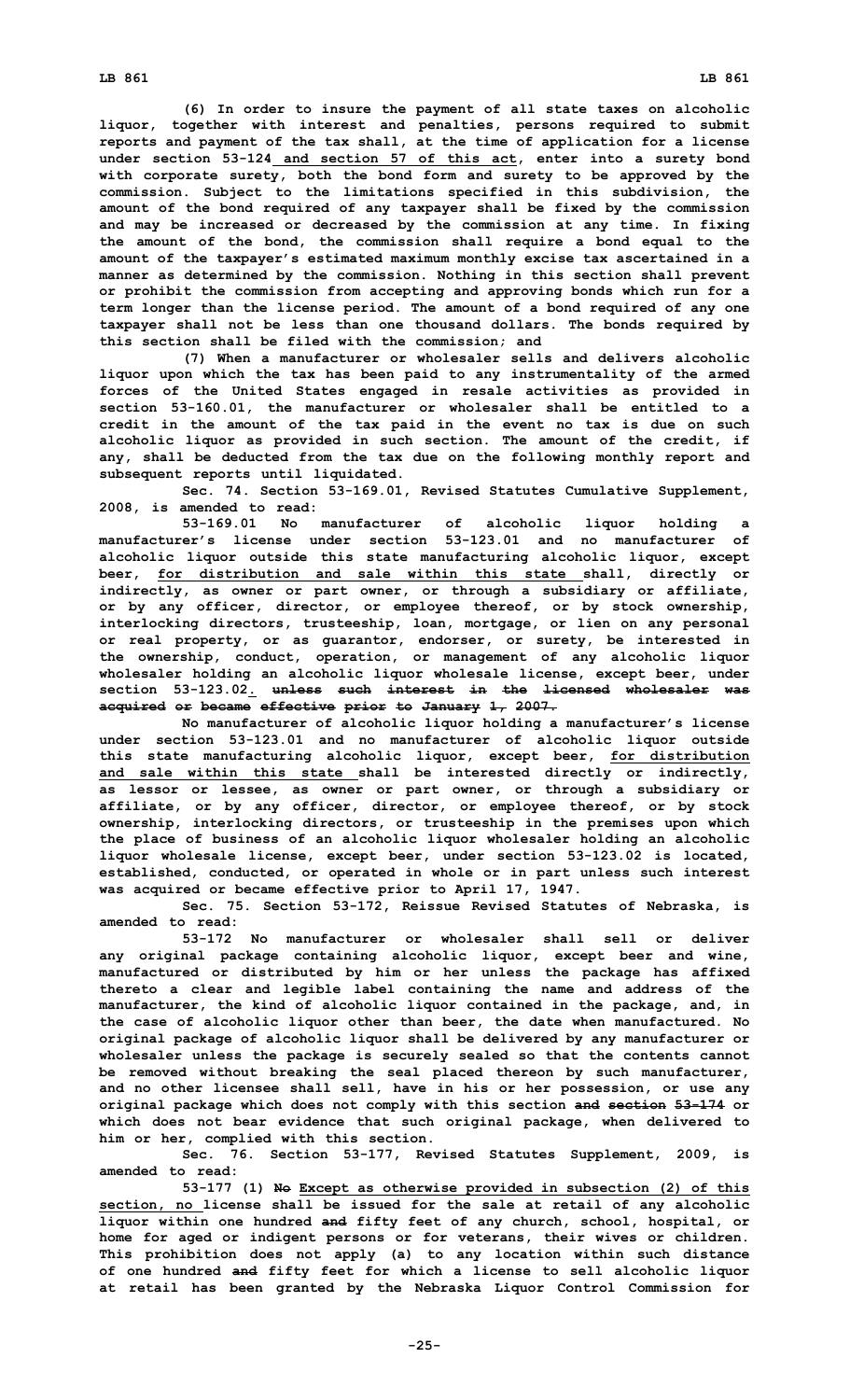**two years continuously prior to making of application for license and (b) to hotels offering restaurant service, to regularly organized clubs, or to restaurants, food shops, or other places where sale of alcoholic liquor is not the principal business carried on, if such place of business so exempted was established for such purposes prior to May 24, 1935.**

**(2) If <sup>a</sup> proposed location for the sale at retail of any alcoholic liquor is within one hundred fifty feet of any church, <sup>a</sup> license may be issued if the commission gives notice to the affected church and holds <sup>a</sup> hearing as prescribed in section 53-133.**

**(2) (3) No alcoholic liquor, other than beer, shall be sold for consumption on the premises within three hundred feet from the campus of any college or university in the state, except that this section:**

**(a) Does not prohibit <sup>a</sup> nonpublic college or university from contracting with an individual or corporation holding <sup>a</sup> license to sell alcoholic liquor at retail for the purpose of selling alcoholic liquor at retail on the campus of such college or university at events sanctioned by such college or university but does prohibit the sale of alcoholic liquor at retail by such licensee on the campus of such nonpublic college or university at student activities or events; and**

**(b) Does not prohibit sales of alcoholic liquor by <sup>a</sup> community college culinary education program pursuant to section 53-124.15.**

**Sec. 77. Section 53-179, Reissue Revised Statutes of Nebraska, is amended to read:**

**53-179 (1) No alcoholic liquor, including beer, shall be sold at retail or dispensed on any day between the hours of 1 a.m. and 6 a.m., except that the The local governing body of any city or village with respect to area inside the corporate limits of such city or village, or the county board with respect to area outside the corporate limits of any city or village, may by ordinance or resolution (a) require closing prior to 1 a.m. on any day or (b) if adopted by <sup>a</sup> vote of at least two-thirds of the members of such local governing body or county board, permit retail sale or dispensing of alcoholic liquor for consumption on the premises, excluding sales for consumption off the premises, later than 1 a.m. and prior to 2 a.m. on any day.**

**(2) Except as provided for and allowed by ordinance of <sup>a</sup> local governing body applicable to area inside the corporate limits of <sup>a</sup> city or village or by resolution of <sup>a</sup> county board applicable to area inside such county and outside the corporate limits of any city or village, no alcoholic liquor, including beer, shall be sold at retail or dispensed between the hours of 6 a.m. Sunday and 1 a.m. Monday. No ordinance or resolution allowed by this subsection shall permit alcoholic liquor, other than beer and wine, to be sold at retail or dispensed between the hours of 6 a.m. Sunday and 12 noon Sunday. This subsection shall not apply after 12 noon on Sunday to <sup>a</sup> licensee which is <sup>a</sup> nonprofit corporation and the holder of <sup>a</sup> Class C license or <sup>a</sup> Class I license.**

**(3) It shall be unlawful on property licensed to sell alcoholic liquor at retail to allow alcoholic liquor in open containers to remain or be in possession or control of any person for purposes of consumption between the hours of 1:15 a.m. fifteen minutes after the closing hour applicable to the licensed premises and 6 a.m. on any day. When any city or village provides by ordinance or any county provides by resolution for an earlier closing hour, the provisions of this subsection shall become effective fifteen minutes after such closing hour instead of 1:15 a.m.**

**(4) Nothing in this section shall prohibit licensed premises from being open for other business on days and hours during which the sale or dispensing of alcoholic liquor is prohibited by this section.**

**Sec. 78. Section 53-1,104, Reissue Revised Statutes of Nebraska, is amended to read:**

**53-1,104 (1) Any licensee which sells or permits the sale of any alcoholic liquor not authorized under the terms of such license on the licensed premises or in connection with such licensee's business or otherwise shall be subject to suspension, cancellation, or revocation of such license by the commission.**

**(2) When an order suspending <sup>a</sup> license to sell alcoholic liquor becomes final, the licensee may elect to pay <sup>a</sup> cash penalty to the commission in lieu of suspending sales of alcoholic liquor for the designated period if such election is not prohibited by order of the commission. Except as otherwise provided in subsection (3) of this section, for the first such suspension for any licensee, the penalty shall be fifty dollars per day, and for <sup>a</sup> second or any subsequent suspension, the penalty shall be one hundred dollars per day.**

**(3)(a) For <sup>a</sup> second suspension for violation of section 53-180 or 53-180.02 occurring within four years after the date of the first suspension,**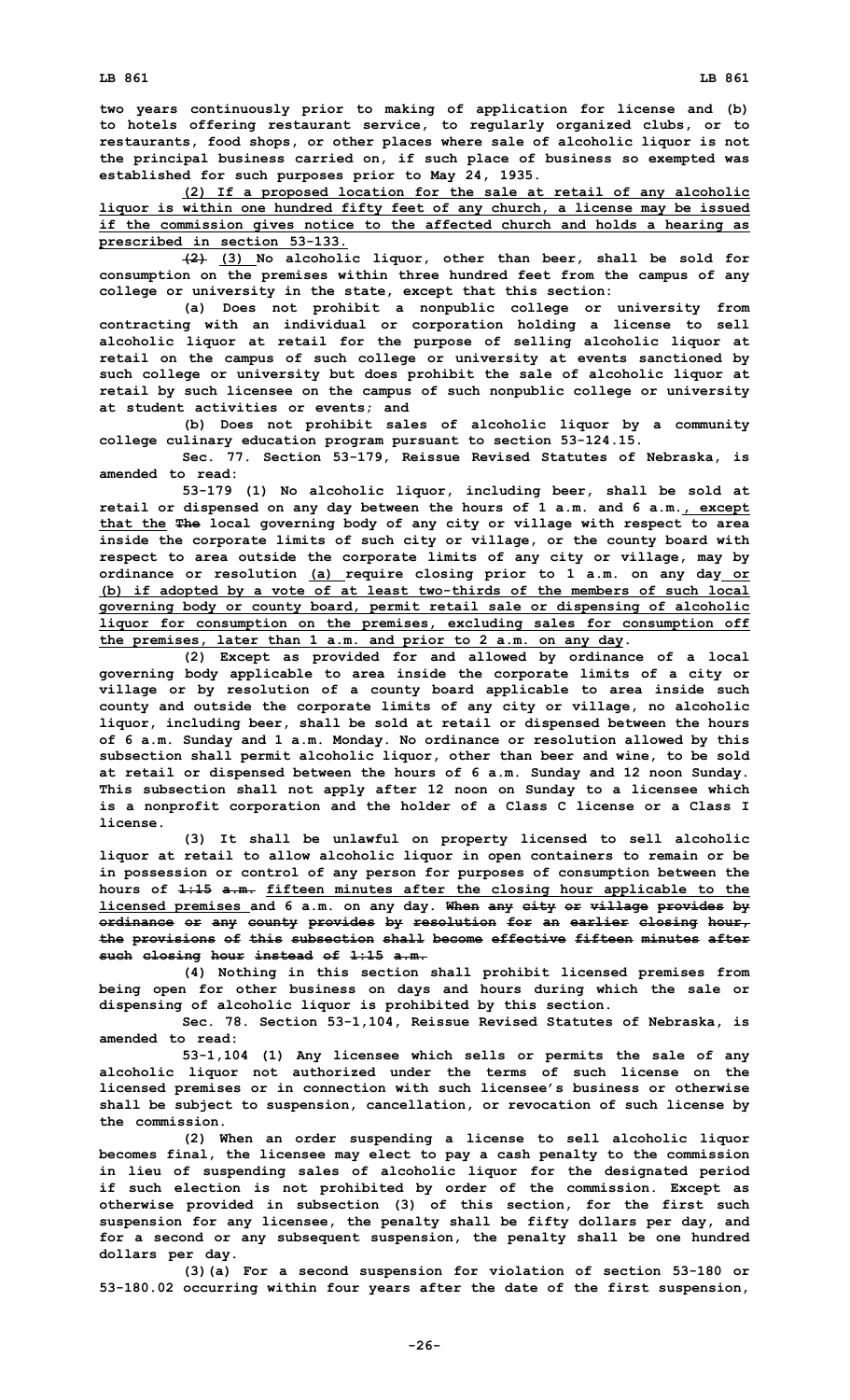**the commission, in its discretion, may order that the licensee be required to suspend sales of alcoholic liquor for <sup>a</sup> period of time not to exceed forty-eight hours and that the licensee may not elect to pay <sup>a</sup> cash penalty. The commission may use the required suspension of sales of alcoholic liquor penalty either alone or in conjunction with suspension periods for which the licensee may elect to pay <sup>a</sup> cash penalty. For purposes of this subsection, second suspension for violation of section 53-180 shall include suspension for <sup>a</sup> violation of section 53-180.02 following suspension for <sup>a</sup> violation of section 53-180 and second suspension for violation of section 53-180.02 shall include suspension for <sup>a</sup> violation of section 53-180 following suspension for <sup>a</sup> violation of section 53-180.02;**

**(b) For <sup>a</sup> third or subsequent suspension for violation of section 53-180 or 53-180.02 occurring within four years after the date of the first suspension, the commission, in its discretion, may order that the licensee be required to suspend sales of alcoholic liquor for <sup>a</sup> period of time not to exceed fifteen days and that the licensee may not elect to pay <sup>a</sup> cash penalty. The commission may use the required suspension of sales of alcoholic liquor penalty either alone or in conjunction with suspension periods for which the licensee may elect to pay <sup>a</sup> cash penalty. For purposes of this subsection, third or subsequent suspension for violation of section 53-180 shall include suspension for <sup>a</sup> violation of section 53-180.02 following suspension for <sup>a</sup> violation of section 53-180 and third or subsequent suspension for violation of section 53-180.02 shall include suspension for <sup>a</sup> violation of section 53-180 following suspension for <sup>a</sup> violation of section 53-180.02; and**

**(c) For <sup>a</sup> first suspension based upon <sup>a</sup> finding that <sup>a</sup> licensee or an employee or agent of the licensee has been convicted of possession of <sup>a</sup> gambling device on <sup>a</sup> licensee's premises in violation of sections 28-1107 to 28-1111, the commission, in its discretion, may order that the licensee be required to suspend sales of alcoholic liquor for thirty days and that the licensee may not elect to pay <sup>a</sup> cash penalty. For <sup>a</sup> second or subsequent suspension for such <sup>a</sup> violation of sections 28-1107 to 28-1111 occurring within four years after the date of the first suspension, the commission shall order that the license be canceled.**

**(4) For any licensee which has no violation for <sup>a</sup> period of four years consecutively, any suspension shall be treated as <sup>a</sup> new first suspension.**

**(5) The election provided for in subsection (2) of this section shall be filed with the commission in writing one week before the suspension is ordered to commence and shall be accompanied by payment in full of the sum required by this section. If such election has not been received by the commission by the close of business one week before the day such suspension is ordered to commence, it shall be conclusively presumed that the licensee has elected to close for the period of the suspension and any election received later shall be absolutely void and the payment made shall be returned to the licensee. The election shall be made on <sup>a</sup> form prescribed by the commission. All funds received under this section shall be remitted to the State Treasurer for credit to the temporary school fund. The commission shall remit all funds collected under this section to the State Treasurer for distribution in accordance with Article VII, section 5, of the Constitution of Nebraska.**

**Sec. 79. Section 53-403, Revised Statutes Cumulative Supplement, 2008, is amended to read:**

**53-403 For purposes of the Minor Alcoholic Liquor Liability Act:**

**(1) Alcoholic liquor has the definition found in section 53-103; 10 of this act;**

**(2) Intoxication means an impairment of <sup>a</sup> person's mental or physical faculties as <sup>a</sup> result of his or her use of alcoholic liquor so as to diminish the person's ability to think and act in the manner of <sup>a</sup> reasonably prudent person in full possession of his or her faculties using reasonable care under the same or similar circumstances;**

**(3) Licensee means <sup>a</sup> person holding <sup>a</sup> license issued under the Nebraska Liquor Control Act to sell alcoholic liquor at retail;**

**(4) Minor has the definition found in section 53-103; 31 of this act;**

**(5) Retailer means <sup>a</sup> licensee, any agent or employee of the licensee acting within the scope and course of his or her employment, or any person who at the time of the events leading to an action under the Minor Alcoholic Liquor Liability Act was required to have <sup>a</sup> license issued under the Nebraska Liquor Control Act in order to sell alcoholic liquor at retail;**

**(6) Service of alcoholic liquor means any sale, gift, or other manner of conveying possession of alcoholic liquor; and**

**(7) Social host means <sup>a</sup> person who knowingly allows consumption of alcoholic liquor in his or her home or on property under his or her**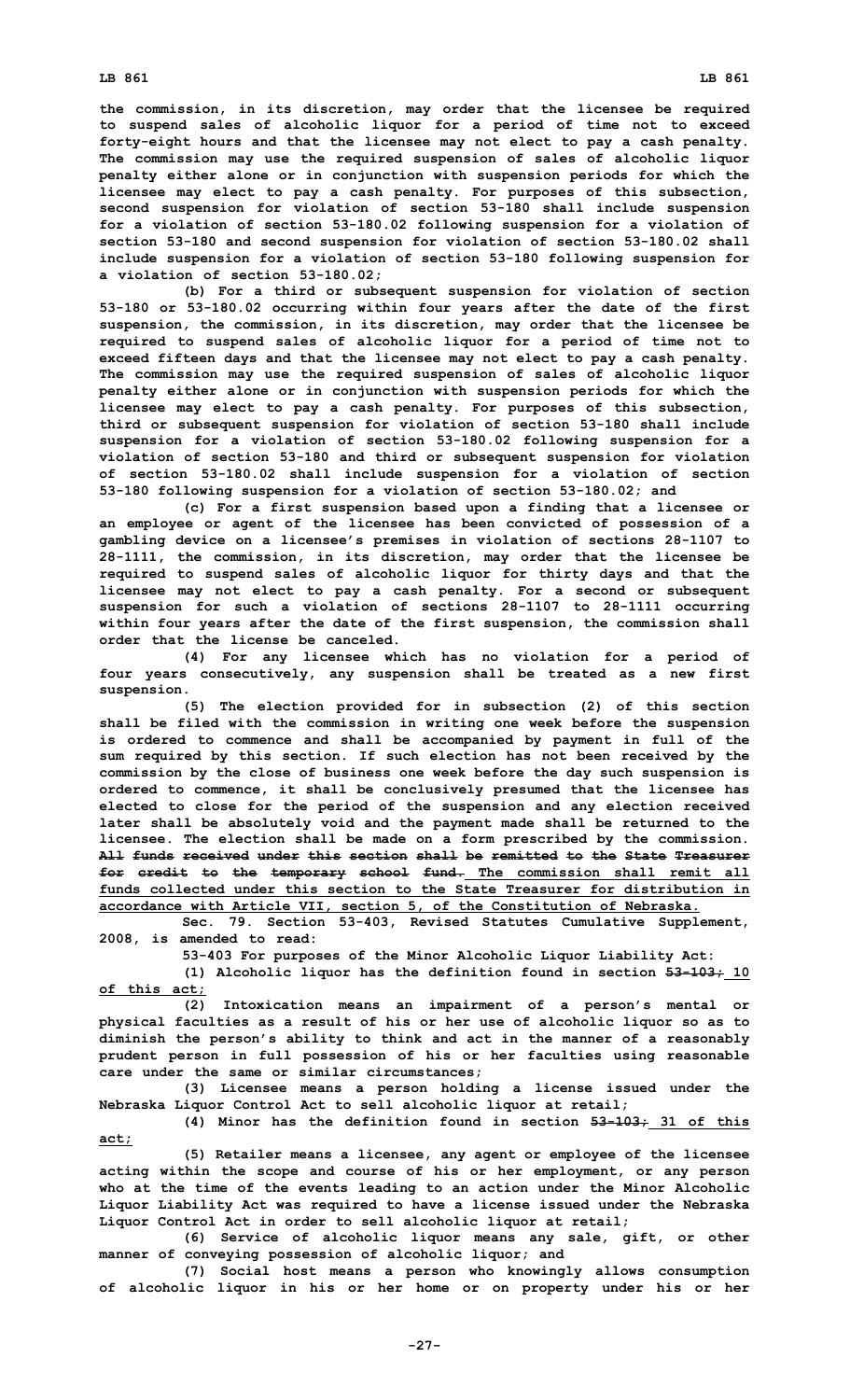**control by one or more minors. Social host does not include (a) <sup>a</sup> parent providing alcoholic liquor to only his or her minor child and to no other minors or (b) <sup>a</sup> religious corporation, organization, association, or society, and any authorized representative of such religious corporation, organization, association, or society, dispensing alcoholic liquor as part of any bona fide religious rite, ritual, or ceremony.**

**Sec. 80. Section 60-4,119, Revised Statutes Cumulative Supplement, 2008, is amended to read:**

**60-4,119 (1) All state identification cards and operators' licenses, except farm permits and except as otherwise provided in subsection (2) of this section and section 60-4,120, shall include <sup>a</sup> color photograph or <sup>a</sup> digital image of the cardholder or licensee as provided in section 60-484.02. State identification cards and operators' licenses shall be issued by the county treasurer or the Department of Motor Vehicles. The director shall negotiate and enter into <sup>a</sup> contract to provide the necessary equipment, supplies, and forms for the issuance of the licenses and cards. All costs incurred by the Department of Motor Vehicles under this section shall be paid by the state out of appropriations made to the department. All costs of taking the photographs or digital images shall be paid by the issuer from the fees provided to the issuer pursuant to section 60-4,115.**

**(2) <sup>A</sup> person who is out of the state at the time of renewal of his or her operator's license may apply for <sup>a</sup> license without <sup>a</sup> photograph upon payment of <sup>a</sup> fee as provided in section 60-4,115. The license may be issued at any time within one year after the expiration of the original license. Such application shall be made to the department, and the department shall issue the license.**

**(3) Any operator's license and any state identification card issued to <sup>a</sup> minor as defined in section 53-103, 31 of this act, as such definition may be amended from time to time by the Legislature, shall be of <sup>a</sup> distinct designation, of <sup>a</sup> type prescribed by the director, from the operator's license or state identification card of <sup>a</sup> person who is not <sup>a</sup> minor.**

**Sec. 81. Section 60-4,152, Reissue Revised Statutes of Nebraska, is amended to read:**

**60-4,152 Any commercial driver's license issued by the Department of Motor Vehicles to <sup>a</sup> minor as defined in section 53-103, 31 of this act, as such definition may be amended from time to time by the Legislature, shall be of <sup>a</sup> distinct designation, of <sup>a</sup> type prescribed by the director, from the commercial driver's license of <sup>a</sup> person who is not <sup>a</sup> minor.**

**Sec. 82. Section 71-5730, Reissue Revised Statutes of Nebraska, is amended to read:**

**71-5730 The following indoor areas are exempt from section 71-5729:**

**(1) Guestrooms and suites that are rented to guests and are designated as smoking rooms, except that not more than twenty percent of rooms rented to guests in an establishment may be designated as smoking rooms. All smoking rooms on the same floor shall be contiguous, and smoke from such rooms shall not infiltrate into areas where smoking is prohibited under the Nebraska Clean Indoor Air Act;**

**(2) Indoor areas used in connection with <sup>a</sup> research study on the health effects of smoking conducted in <sup>a</sup> scientific or analytical laboratory under state or federal law or at <sup>a</sup> college or university approved by the Coordinating Commission for Postsecondary Education;**

**(3) Tobacco retail outlets; and**

**(4) Cigar bars as defined in section 53-103. 16 of this act.**

**Sec. 83. Section 79-267, Reissue Revised Statutes of Nebraska, is amended to read:**

**79-267 The following student conduct shall constitute grounds for long-term suspension, expulsion, or mandatory reassignment, subject to the procedural provisions of the Student Discipline Act, when such activity occurs on school grounds, in <sup>a</sup> vehicle owned, leased, or contracted by <sup>a</sup> school being used for <sup>a</sup> school purpose or in <sup>a</sup> vehicle being driven for <sup>a</sup> school purpose by <sup>a</sup> school employee or by his or her designee, or at <sup>a</sup> school-sponsored activity or athletic event:**

**(1) Use of violence, force, coercion, threat, intimidation, or similar conduct in a manner that constitutes a substantial interference with school purposes;**

**(2) Willfully causing or attempting to cause substantial damage to property, stealing or attempting to steal property of substantial value, or repeated damage or theft involving property;**

**(3) Causing or attempting to cause personal injury to <sup>a</sup> school employee, to <sup>a</sup> school volunteer, or to any student. Personal injury caused by accident, self-defense, or other action undertaken on the reasonable belief that it was necessary to protect some other person shall not constitute <sup>a</sup>**